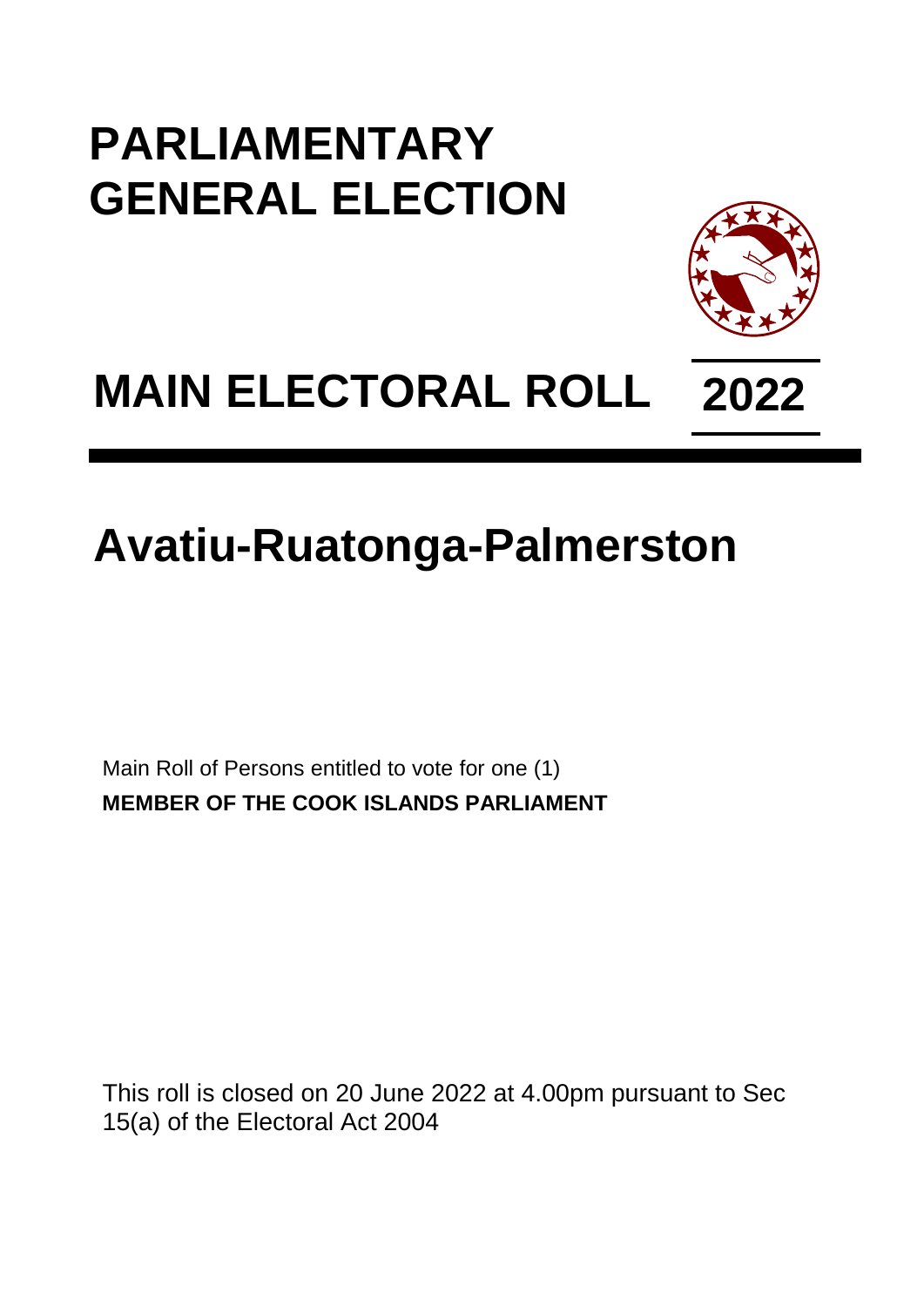



|      | Name in Full, Residence, Occupation |
|------|-------------------------------------|
| Line |                                     |

- ADAMS Ralph Moana, Atupa, Carpenter
- ADAMS Teariki, Atupa, Unemployed
- AHIAO Vincent William, Avatiu, Engineer
- AKAI Tania, Atupa, Teacher
- AKAI Vainemurare, Atupa, Occupation Not stated
- AKARURU Frances Romano Ngatokorua, Ruatonga, Registered Nurse
- AKAVA Marvin John, Atupa, Tattooist
- ALLAN Ngamata, Ruatonga, Office Clerk
- ALLAN Timothy Raymond, Avatiu, Cabinet Maker
- AMA Elizabeth Ngapoko Tepaeru Maevarau Justina, Ruatonga, Office Manager
- AMO Joseph Nimerota, Atupa, Salesperson Island Craft
- AMOA Cecilia, Avatiu, Domestic
- AMOS Gregor John, Ruatonga, Refrigeration Engineer
- AMOS Shelley Jayneen, Ruatonga, Retired
- ANDERSEN-TAMARIKI Damon Harley, Avatiu, Builder/Maintenance
- ANITONIA Mamametua, Avatiu, Domestic Duties
- ANITONIA Teariirere Maio, Avatiu, Domestic Duties
- ANTHONY Georgette Tetake, Ruatonga, Unemployed
- ANTHONY Mata Maddalena, Avatiu, Domestic Duties
- ANTHONY Tongia John, Avatiu, Customer Services Cis Building Supplies
- ARAI Odilia, Avatiu, Teacher
- ARAPARI Nan, Avatiu, Home Duties
- ARCHER Jane Ngapoko, Avatiu, Self Employed
- AREA Taimataiti Metua, Avatiu, Labourer
- AREAI Chastine Fran Jessica, Avatiu, Airport Security Officer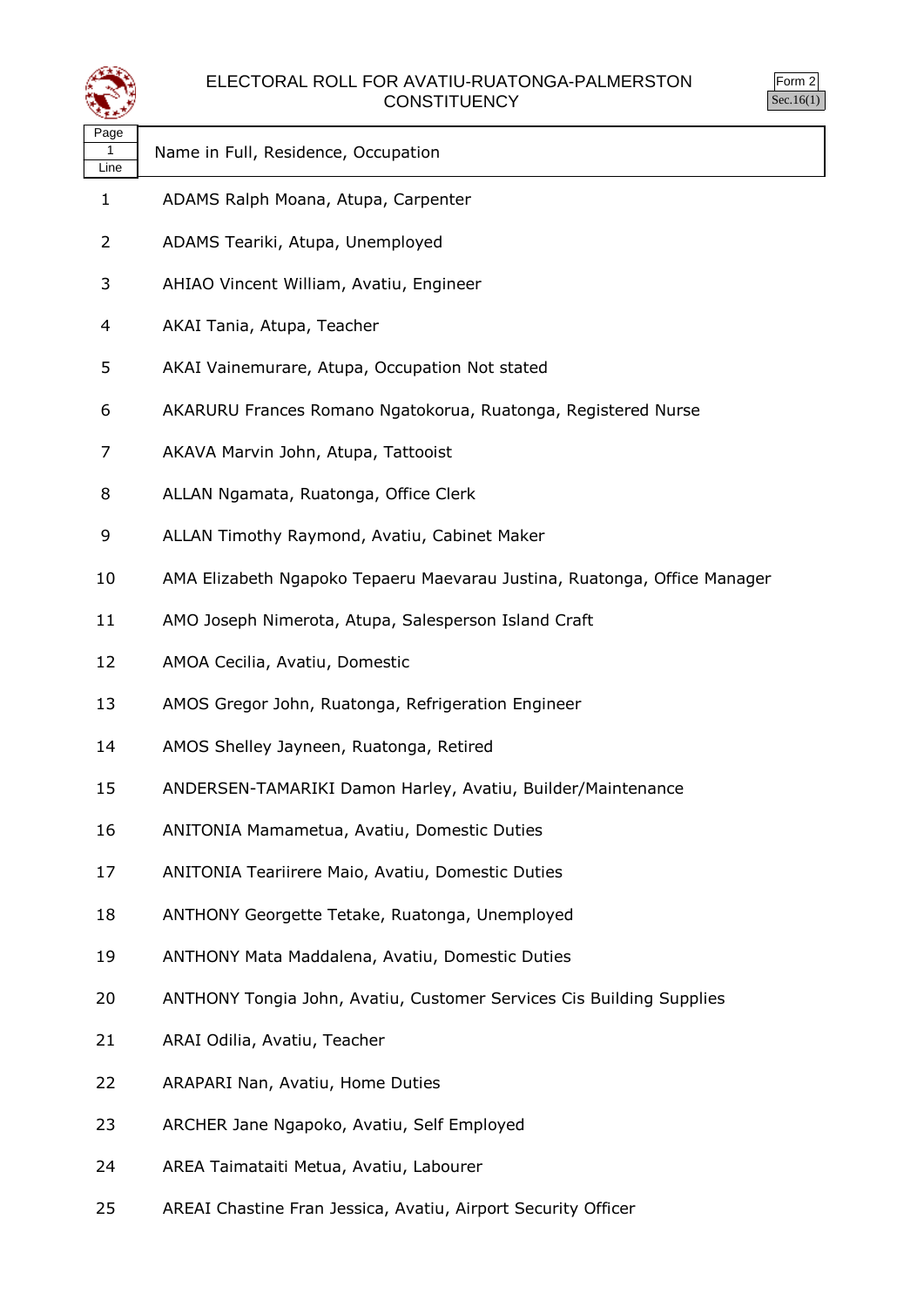



|                   | <b>CONSTITUENCY</b>                                        |
|-------------------|------------------------------------------------------------|
| Page<br>2<br>Line | Name in Full, Residence, Occupation                        |
| 1                 | AREAI Maarametua, Atupa, Labourer                          |
| 2                 | AREAIITI Dinah Ngatokoa, Avatiu, Retail                    |
| 3                 | ARETUPE Metua Ngatupu, Atupa, Chef                         |
| 4                 | ARII Tupuai, Avatiu, Pensioner                             |
| 5                 | ARMSTRONG Nathan, Avatiu, Ships Agent                      |
| 6                 | ATAAERE Vaiaiti, Avatiu, Planter                           |
| 7                 | ATURAI Vaineturua, Ruatonga, Seamstress                    |
| 8                 | AUMAREVA Akepaea, Avatiu, Cleaner                          |
| 9                 | AUUAITI Pakoti, Avatiu, Seamstress                         |
| 10                | AUUAITI Rabsaris, Avatiu, Shop Assistant                   |
| 11                | BACHMANN Albert, Avatiu, Skipper/Chef                      |
| 12                | BAKER Mosman, Ruatonga, Travel Consultant                  |
| 13                | BANABA Katoa, Ruatonga, Radio Operator                     |
| 14                | BANABA Katoa Jnr, Avatiu, Unemployed                       |
| 15                | BANABA Takai, Avatiu, Groundsman                           |
| 16                | BATES Bates Nitoro, Ruatonga, Meteorological Officer       |
| 17                | BAXTER Turuariki Charles, Atupa, Fire Fighter              |
| 18                | BECKINGSALE Ronald Enerst, Avatiu, Retired                 |
| 19                | BEN Retire, Avatiu, Driver                                 |
| 20                | BENIONI Uritaua Teokotai, Avatiu, Self employed            |
| 21                | BENIONI-MITA Una Irene, Ruatonga, Housekeeping-Hospitality |
| 22                | BERGIN Kathleen Tiamarama, Ruatonga, Self Employed         |
| 23                | BISHOP Teiporoa Are, Avatiu, Priest                        |
|                   |                                                            |

- BLAKE Roseline Camelia, Ruatonga, Domestic Duties
- BOAZA Marjorie, Ruatonga, Senior Land Clerk- MOJ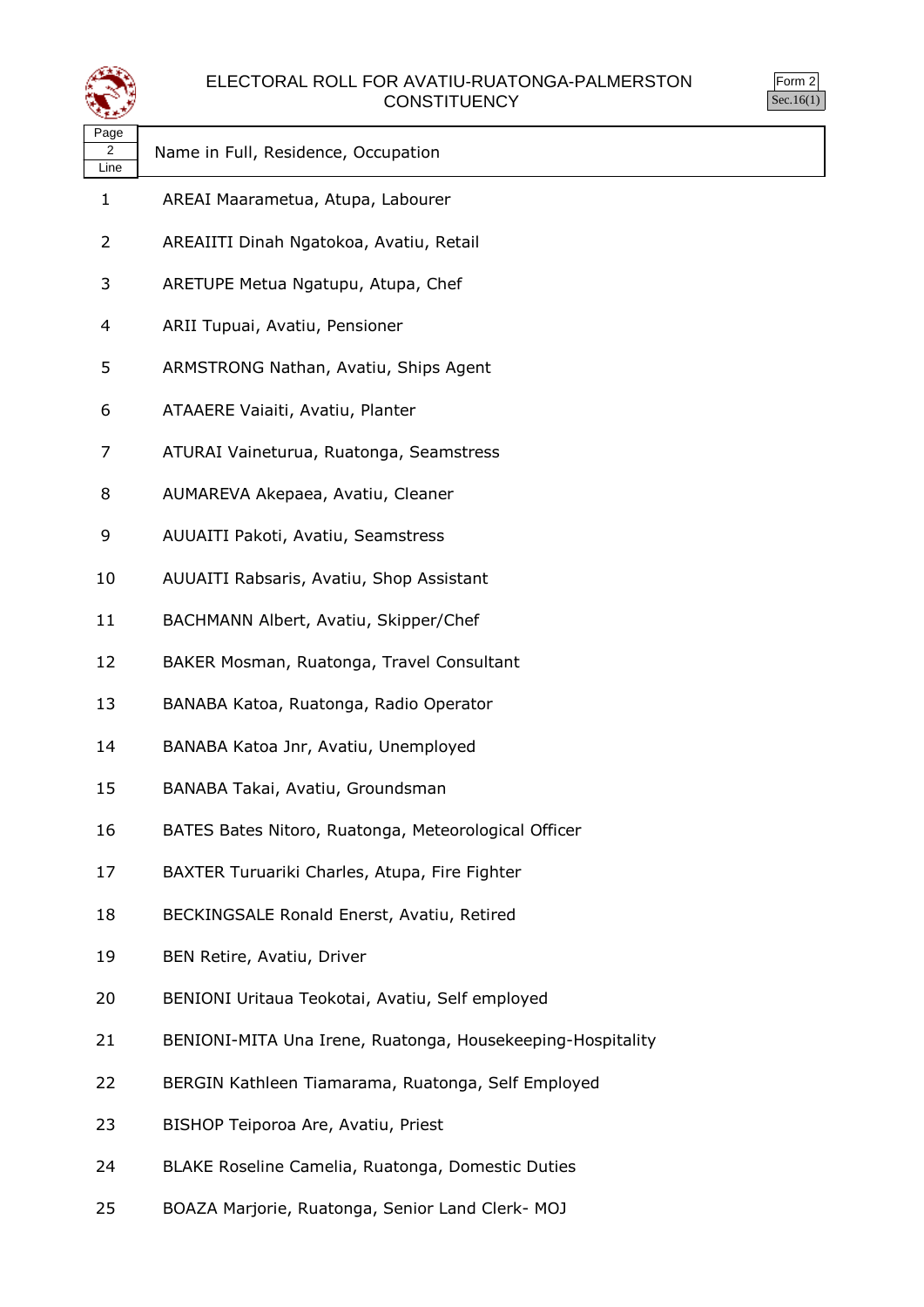



| Page |                                     |
|------|-------------------------------------|
|      | Name in Full, Residence, Occupation |
| Line |                                     |

- BOAZA Tatiana Ylesy, Avatiu, Receptionist
- BROWN Joshua Makea-Arii, Atupa, Maintenance-Islander Hotel
- BROWN Kathleen Tina, Atupa, Musician
- BROWN Matarii Erica, Ruatonga, Retired
- BROWN Nooroa, Avatiu, Pre School helper
- BROWNE Joseph Taupini, Atupa, Bus Driver Raro Tours
- BROWNE-RUSSELL Elizabeth Marie-Therese, Avatiu, Catholic Sister
- BUCKLEY Tamarua, Ruatonga, Building Labourer
- BUCKLEY Teariki, Ruatonga, Self Employed
- BUCKLEY Teariki Jnr, Avatiu, Builder
- CAFFERY Ingrid, Avatiu, Self Employed
- CAFFERY Joseph, Avatiu, Self Employed
- CAMERON Tutai Tai, Avatiu, Housewife
- CARFAX-FOSTER Kurai Maria, Avatiu, Clerk
- CARLSON Charlie Matapo, Avatiu, Manager
- CARLSON-WINCHESTER Edwina Agnes Taitua, Avatiu, Assistant Clerk
- CARNAHAN Shalom Elea Ruth Manuae, Avatiu, Housekeeper
- CHALONER Ashley Danielle, Avatiu, Barrister
- CHRISTIAN Keith David, Avatiu, Skipper
- CHYNOWETH MAURANGI Abigail Drusilla Anita Grace, Atupa, Welfare Officer
- COLLIER Ariana Sheree, Ruatonga, Teacher
- COLLINS Leeannie, Avatiu, Chef
- CONNELLY TARAMAI Sabrina Teau, Ruatonga, Self employed
- COOK Danny Ngaoa, Avatiu, CIPS Electronics Manager
- COOPER Melanie Jane, Atupa, Photographer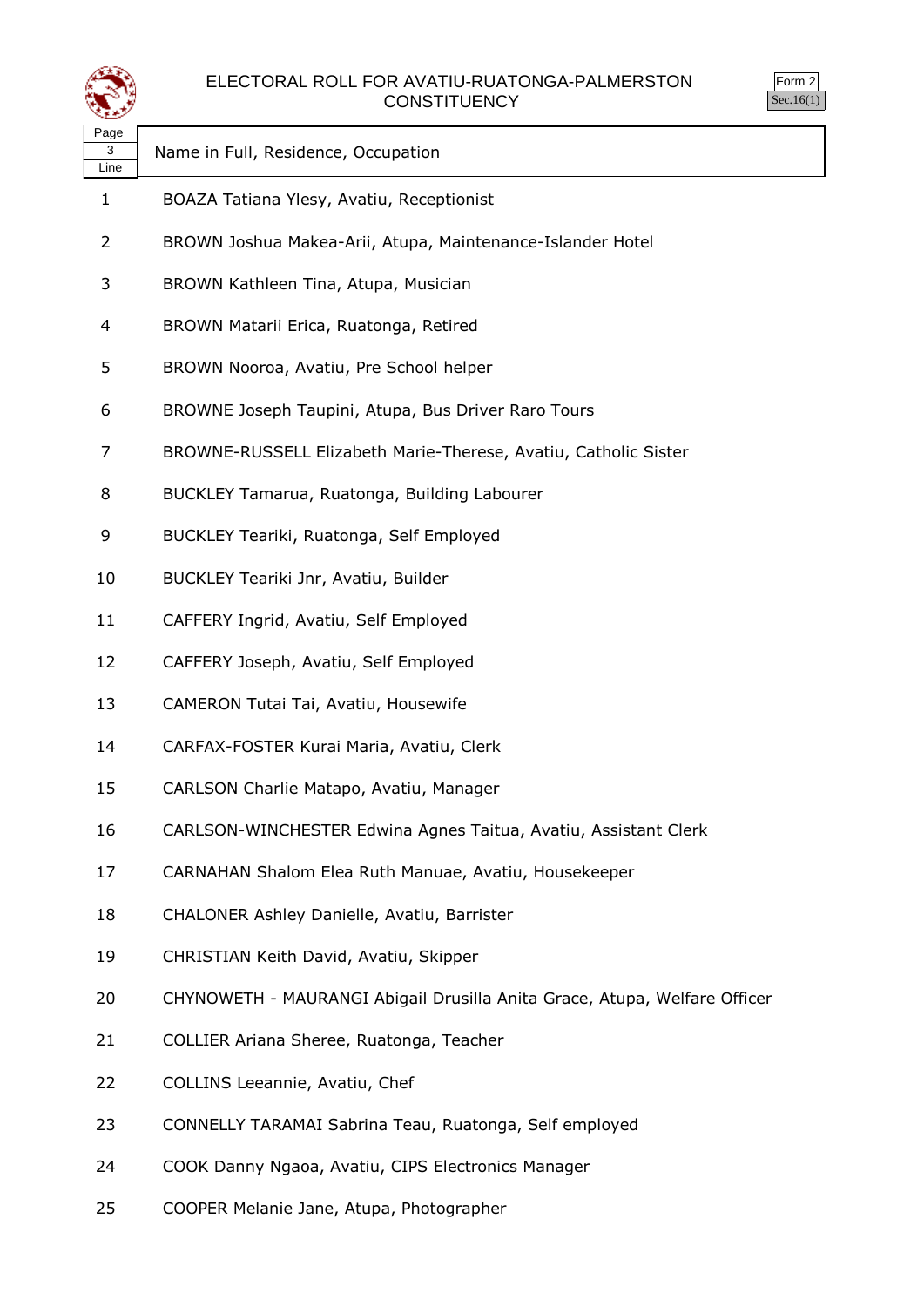



| ∽                 |                                                              |
|-------------------|--------------------------------------------------------------|
| Page<br>4<br>Line | Name in Full, Residence, Occupation                          |
| 1                 | CORBETT William Thomas Tini Tua, Ruatonga, Painter           |
| 2                 | COSTELLOE Timothy John, Atupa, Director-Offshore             |
| 3                 | COX Deborah Ellen, Avatiu, Occupation Not Stated             |
| 4                 | CROCOMBE Maara, Avatiu, Salesman                             |
| 5                 | CROCOMBE Maitenui Gordon, Avatiu, Planter                    |
| 6                 | CROCOMBE Rupea Anna, Avatiu, Company Director - Safari Tours |
| 7                 | CROCOMBE Samuel, Avatiu, Self Employed                       |
| 8                 | CUMMINGS Tai, Avatiu, Secretary/Receptionist                 |
| 9                 | <b>CUMMINGS Tara, Ruatonga, Shop Assistant Assistant</b>     |
| 10                | CUTHERS Ruau Tangi, Atupa, Operator                          |
| 11                | CUTHERS Terangi Nani, Atupa, Shop Assistant-Three In One     |
| 12                | DANIEL Puatuitui Teremoana Jnr, Ruatonga, Trader Jacks       |
| 13                | DANIEL Teremoana, Ruatonga, Groundsman                       |
| 14                | DAUVOIS Claudine, Avatiu, Shop Assistant                     |
| 15                | DAUVOIS Gerard, Avatiu, Tiler/Plasterer                      |
| 16                | DEAN Ann Joyce, Avatiu, Payroll Clerk                        |
| 17                | DEAN Apollina, Avatiu, Operation Manager                     |
| 18                | DEAN Komera Danielle, Ruatonga, Restaurant Manager           |
| 19                | EDWARDS Alyce Marie, Avatiu, Electrician                     |
| 20                | ELIA Tokoua William Cuthers, Ruatonga, Airport Authority     |
| 21                | ELIU Ngariki e-tini, Avatiu, Finance Manager                 |
| 22                | ELIU Tewakamuri, Avatiu, Chef                                |
| 23                | ENGU Charles, Ruatonga, Plumber                              |
| 24                | ENGU Paia Kenjila, Atupa, Unemployed                         |

ENGU Selai Lofia, Atupa, Accountant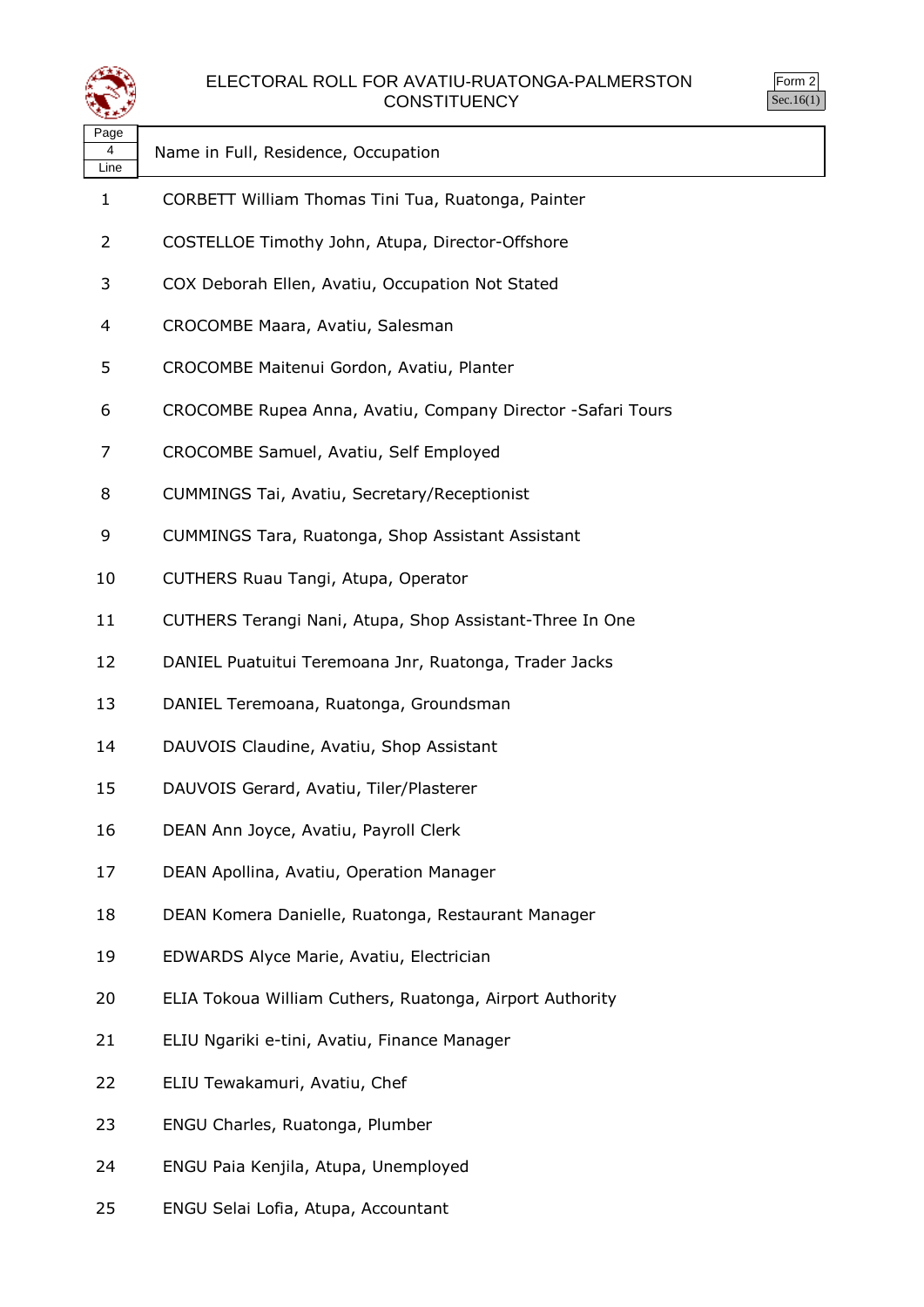



| Page |                                     |
|------|-------------------------------------|
|      | Name in Full, Residence, Occupation |
| Line |                                     |

- ENOKA Adam, Atupa, Renovator
- ENOKA Damon Rima, Ruatonga, Consultant
- ENOKA Glenise Mary Enoka, Atupa, Retired
- ENOKA Joshua, Avatiu, Labourer
- ENOKA Kathryn Donna, Atupa, Retired
- ENOKA Marcus Rei Jack, Ruatonga, Labourer
- ENOKA Penketh, Atupa, Retired
- ENOKA Rei Jack, Avatiu, Self Employed
- ENOKA Tony Edward, Atupa, Teacher
- ENSOR Brian Eric, Atupa, Retired
- EVANS Catherine Sharon, Ruatonga, Lawyer
- EZEKIELA Ezekiela, Atupa, Pensioner
- FANOVAHA Teariki Joseph, Ruatonga, Occupation Not Stated
- FRISBIE Charles Jnr, Te Pou Line, Operator-Energy
- GEORGE Ella, Atupa, Waitress at Edgewater
- GIBBS Teokotai, Atupa, Labourer
- GILMOUR George, Avatiu, Labourer
- GODDARD Joshua Edem, Avatiu, Construction Worker
- GODDARD Renetta, Avatiu, Housewife
- GREIG Ngatokoteru Maria, Atupa, Cleaner TSA
- GRIFFIN Minora Mimito, Atupa, Catering Assistant
- GRIFFIN Roy, Atupa, Painter
- GUTTENBELL Raumanuku, Avatiu, Occupation Not Stated
- HAFOKA Irene, Avatiu, Cashier-RMD
- HAFOKA Karensi Siosifa, Avatiu, Unemployed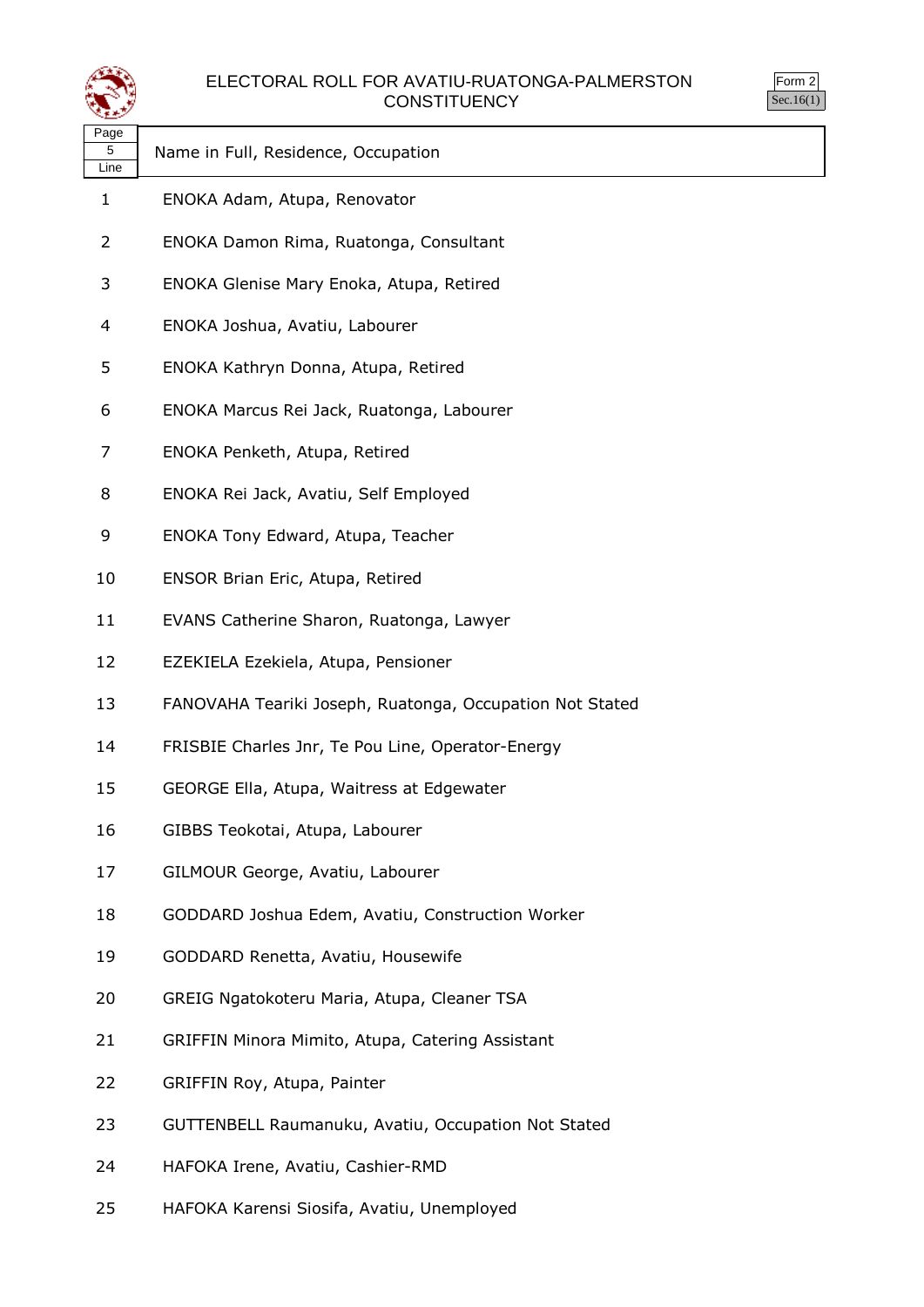



| Page |                                       |
|------|---------------------------------------|
| 6    | Name in Full, Residence, Occupation   |
| Line |                                       |
|      | HAFOKA Maeaki, Avatiu, Shop Assistant |
|      | HAFOKA Matatunoa, Avatiu, Cashier     |

- HAFOKA Myra Akeina Margaret, Avatiu, Waitress
- HAFOKA Siosifa Manu, Avatiu, Builder
- HART Jade Jeanie, Ruatonga, Marketing Analyst
- HARVEY Kenneth James, Avatiu, Skipper
- HAUPINI Marie, Avatiu, Retired
- HEALEY Catherine, Avatiu, Shop Assistant
- HEATHER Derna, Avatiu, Home Duties
- HEATHER Gordon Teokotai Winton, Avatiu, Salesman
- HEATHER Nia, Avatiu, Director-Raro Records
- HEATHER Victor Joseph, Avatiu, Retired
- HEATHER Yvonne Linda, Avatiu, Manageress
- HENDERSON Tia Rangi Marae Bridgette Fredrica, Avatiu, Intern-MFEM
- HENDRICKS Rosita, Ruatonga, Housewife
- HENRY Anne, Avatiu, Kitchenhand
- HENRY Ariki Kaikava William, Ruatonga, Unemployed
- HENRY Henry Nooroa, Avatiu, Unemployed
- HENRY Joseph Ngatokotoru, Avatiu, Bar Manager
- HENRY Maeva, Avatiu, Front Office Manager
- HENRY Miimetua, Avatiu, Housewife
- HENRY Ngairinga Anne, Avatiu, Receptionist
- HENRY Nooroa Maruariki, Avatiu, Bank Officer
- HENRY Royle Avaiki, Avatiu, Security/Porter
- HENRY Tavana, Avatiu, Builder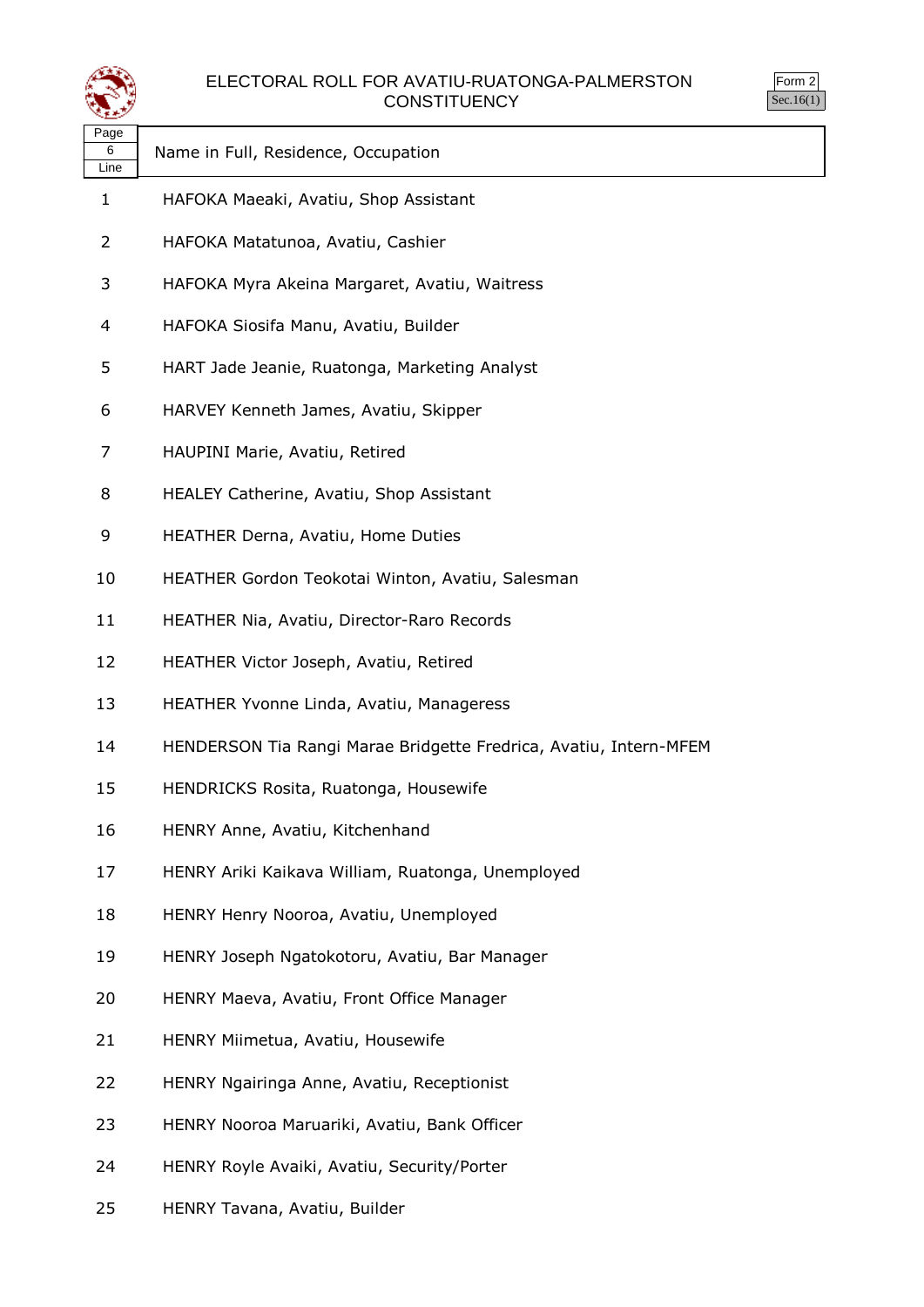



| خفقه                           |                                                                 |
|--------------------------------|-----------------------------------------------------------------|
| Page<br>$\overline{7}$<br>Line | Name in Full, Residence, Occupation                             |
| 1                              | HENRY Terrymoana Heather Joy, Avatiu, Home Duties               |
| 2                              | HENRY Walter Tetaura, Avatiu, Senior Intelligence Officer       |
| 3                              | HERMAN Winton Teokotai-Mata, Ruatonga, Student                  |
| 4                              | HILL Jeffree D'Arcy, Atupa, Company Director                    |
| 5                              | HOFF Michael, Atupa, Welder                                     |
| 6                              | HOLMES Tungane, Avatiu, Company Director                        |
| 7                              | HOSKING Ruatea, Atupa, Maintenance                              |
| 8                              | HUNT Chase Aaron, Avatiu, Machine Operator                      |
| 9                              | HUNT Shannon, Avatiu, Manager                                   |
| 10                             | HUNT Stanley Adam, Avatiu, Carpenter                            |
| 11                             | HUNT Tracey Louise, Avatiu, Housewife                           |
| 12                             | IAKO Josephine, Ruatonga, Accounts Clerk                        |
| 13                             | IAKOPA Nooroa, Avatiu, Planter                                  |
| 14                             | IAKOPA Nooroa Mama, Avatiu, Unemployed                          |
| 15                             | IAKOPA Teremoana, Avatiu, Home Duties                           |
| 16                             | IOANE Ioane, Atupa, Building Labourer                           |
| 17                             | IOANE Teira Samuel, Atupa, Cargo Officer                        |
| 18                             | IOAPA Diane Mary, Atupa, Self Employed                          |
| 19                             | <b>IORANGI Tearoa Meroyn Cason, Avatiu, Information Analyst</b> |
| 20                             | IRIATORU Madeline Rosita, Ruatonga, Receptionist TMO            |
| 21                             | ISAAC Margaret Katu, Avatiu, Office Clerk                       |
| 22                             | JACK Lefou, Ruatonga, Self Employed                             |
| 23                             | JACK Rei, Ruatonga, Retired                                     |
| 24                             | JACK Tetoa, Avatiu, Site work                                   |

JOE Ngametua, Ruatonga, House keeping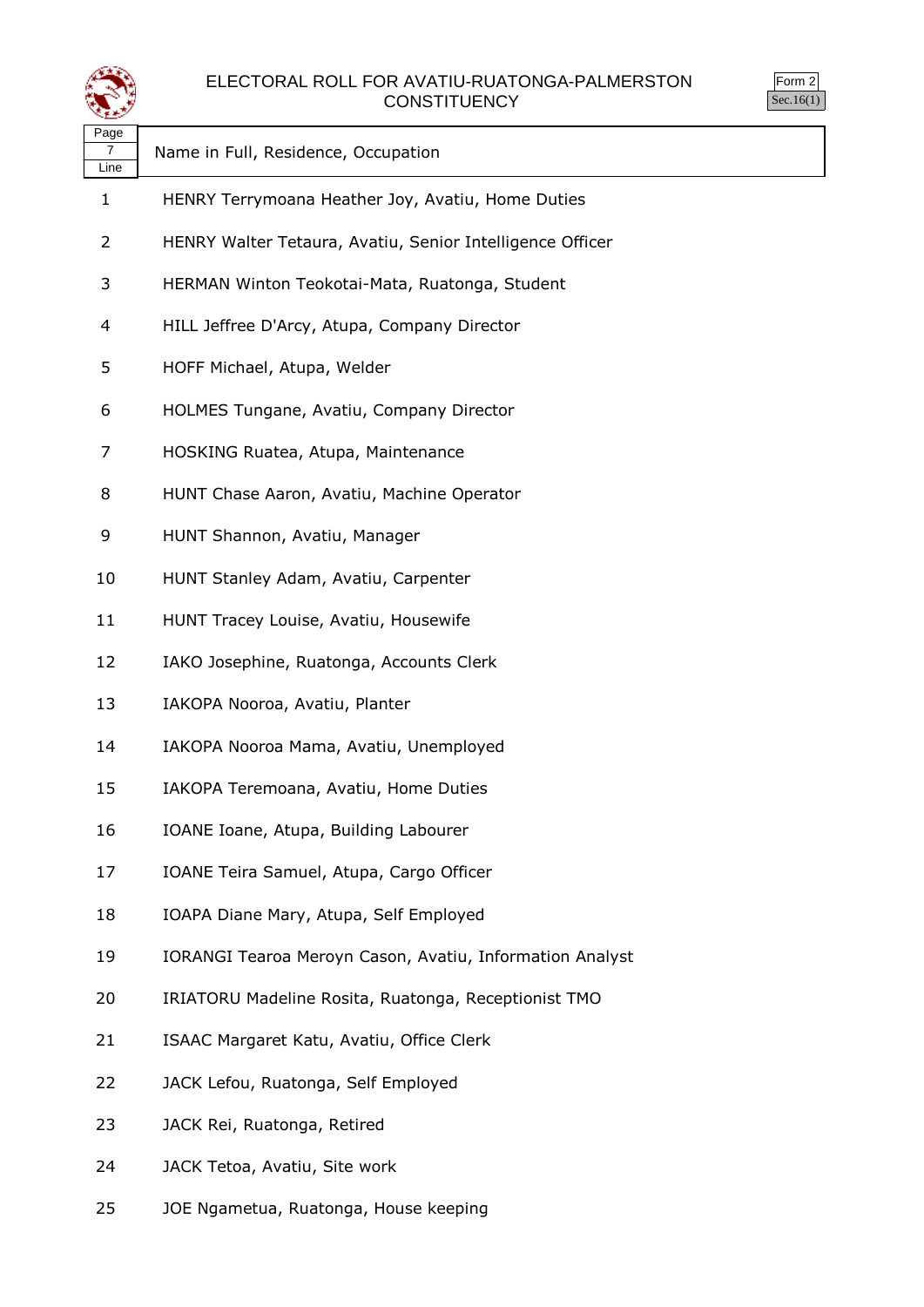



| Page |                                     |
|------|-------------------------------------|
|      | Name in Full, Residence, Occupation |
| Line |                                     |

- JOHANSSON Bo Staffan, Ruatonga, Optometrist
- JOHN Akatauhira, Ruatonga, Bates Plumbing
- JOHN Angeline, Ruatonga, Shop Assistant
- JOHN Peter, Avatiu, Baker
- KAINUKU Hiro Dorence, Avatiu, Retail Merchandiser
- KAIOU Elizabeth, Avatiu, Student-USP
- KAIOU Emma, Avatiu, Housewife
- KAITAPERE Inangaro, Avatiu, Labourer
- KAMANA Teanua Dan Teariki, Atupa, Handyman
- KAPI Andy, Ruatonga, Office Assistant
- KAPI Lorma Vaea Terii, Ruatonga, Domestic Duties
- KAPI Tangi, Ruatonga, Pensioner
- KARATI Lynnette Roimata, Avatiu, Trust Officer
- KARATI Rex Tangimetua, Ruatonga, Driver
- KARATI Tuainekore, Ruatonga, Clerk BLUESKY
- KARIKA Karika Ngatokorua, Avatiu, Electrician
- KARIKA Ngapoko, Ruatonga, Domestic Duties
- KARORA Kainuku Matapo, Atupa, Occupation Not Stated
- KARORA Kimi, Atupa, Cashier Controller
- KATUKE Nganoo, Atupa, Domestic Duties
- KATUKE Panapa Jnr, Atupa, Taxi Driver
- KATUKE Teotapu, Ruatonga, Barber
- KATUKE Toru, Avatiu, Warehouse-C.I.T.C
- KATUKE Tuakana Panapa, Atupa, Driver
- KAUVAI Royani Tiarepuku, Ruatonga, Domestic Duties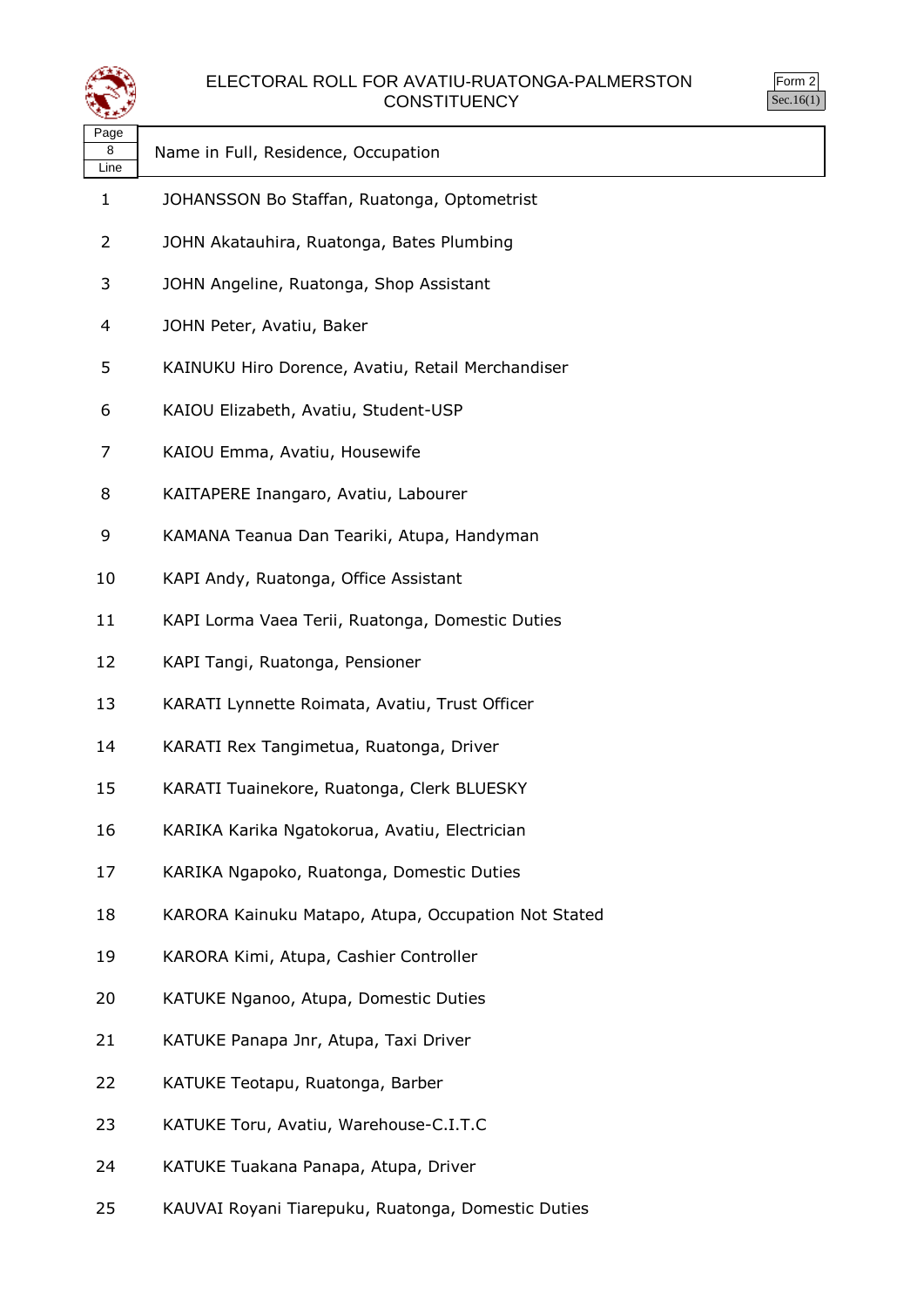



|                   | <b>CONSTITUENCY</b><br>Sec.1                                               |
|-------------------|----------------------------------------------------------------------------|
| Page<br>9<br>Line | Name in Full, Residence, Occupation                                        |
| $\mathbf{1}$      | KAUVAREVAI Amy Schantel, Ruatonga, Domestic Duties                         |
| 2                 | KAVANA Ngatuaine, Avatiu, Domestic Duties                                  |
| 3                 | KAVANA Te-Oru-O-Te-Rangi Stephanie Alana, Avatiu, Inbound Sales Consultant |
| 4                 | KAVEEI TETAURU Kuranui, Ruatonga, Hostess                                  |
| 5                 | KIMI Gail, Avatiu, Retired                                                 |
| 6                 | KIMI Robert, Avatiu, Retired                                               |
| 7                 | KIMI Wiki Grant, Avatiu, Security                                          |
| 8                 | KIMIIA Ngametua Nicholas, Avatiu, Mechanic                                 |
| 9                 | KIMIORA Nicole Marie, Ruatonga, Airport Security Service                   |
| 10                | KING Alexandra Moana, Atupa, Photographer                                  |
| 11                | KING Bernadette Stacy, Atupa, Photographer                                 |
| 12                | KING Wayne, Atupa, Director-Climate Change Cook Islands                    |
| 13                | KIRIAU Bim Tou, Ruatonga, Machine Operator                                 |
| 14                | KOPA Mata, Ruatonga, Home Duties                                           |
| 15                | KORONUI Charles Amaru, Avatiu, Manager - Te Aponga Uira                    |
| 16                | KORONUI Enoka Vainemoeroa, Avatiu, Airport Fireman                         |
| 17                | KORONUI Enuapuni, Avatiu, Housewife                                        |
| 18                | KORONUI Taratoa Milton, Avatiu, Airport Authority                          |
| 19                | KORONUI Teokotai Wiliams, Avatiu, Domestic Duties                          |
| 20                | KURAIA TURA Isabelle (Peta), Atupa, Domestic Duties                        |
| 21                | KURETA Motuokai, Avatiu, Reception                                         |
| 22                | KURETA Peter Chang, Avatiu, Kitchen- Hand                                  |
| 23                | LAMB Jane Louise, Atupa, Literacy Tutor                                    |
| 24                | LAZARO Nora, Ruatonga, Western Union Agent                                 |
|                   |                                                                            |

LEWIS Ake Te-Ariki, Avatiu, Teacher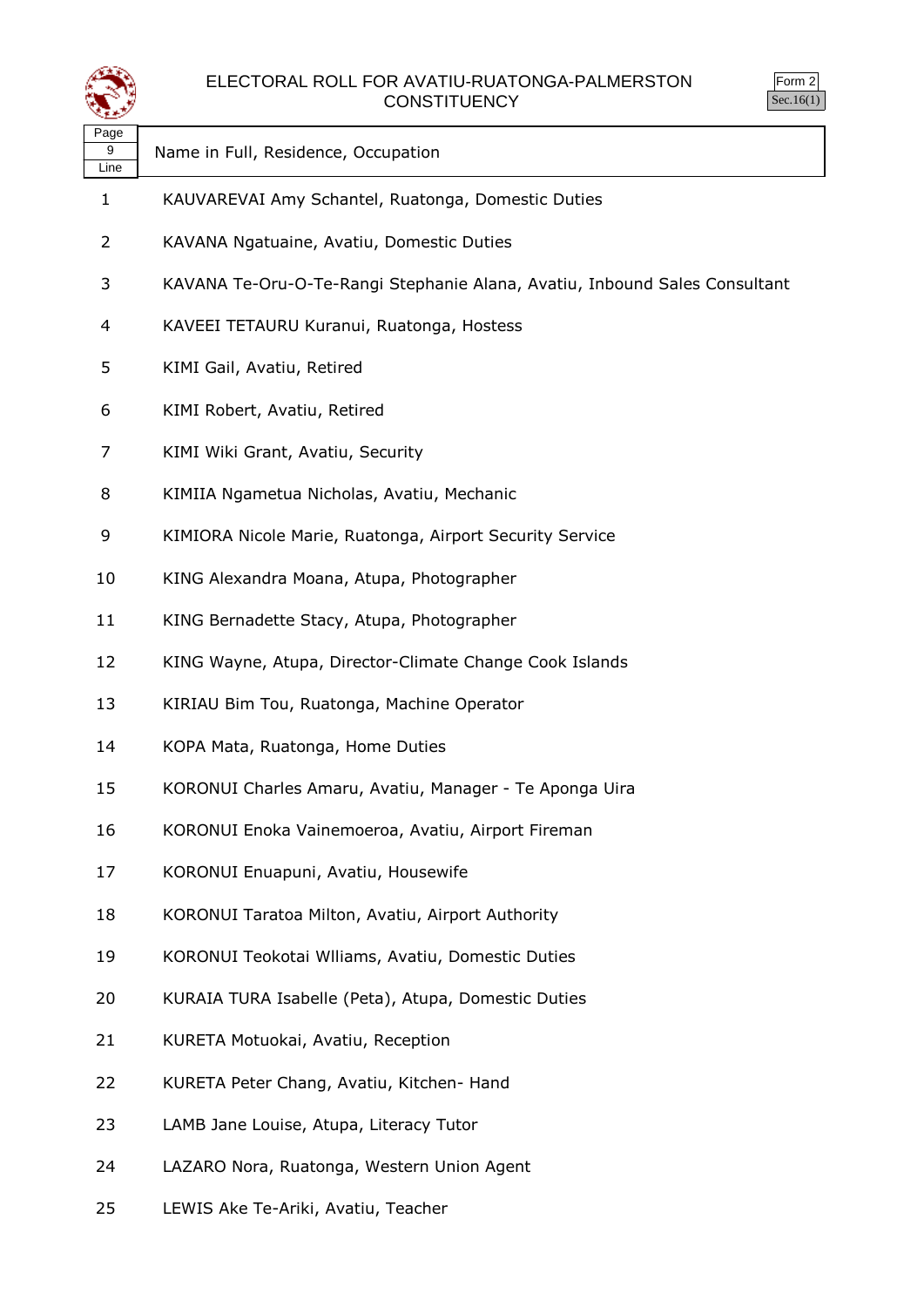



| Page<br>10<br>Line | Name in Full, Residence, Occupation                                            |
|--------------------|--------------------------------------------------------------------------------|
| 1                  | LINDSAY Jason Tai, Ruatonga, Administration Manager                            |
| 2                  | LINDSAY Paeariki William Phillip, Ruatonga, Builder                            |
| 3                  | LINDSAY-MATAPO Kaienga Linda Colina, Ruatonga, House keeping                   |
| 4                  | LOBB David Edgar, Atupa, Finance Manager                                       |
| 5                  | LOBB Elizabeth M E, Atupa, Domestic Duties                                     |
| 6                  | LOCKINGTON Tungane, Avatiu, Police Officer                                     |
| 7                  | LYON Mizeto Matangaro, Avatiu, Pensioner                                       |
| 8                  | MAAKA Ngametua Muriel, Avatiu, Shop Assistance                                 |
| 9                  | MAARO Tekava, Avatiu, Retired                                                  |
| 10                 | MAKIKIRITI Pierre Auua, Avatiu, Labourer/Security                              |
| 11                 | MAKITA George Greig, Ruatonga, Driver-Frangi                                   |
| 12                 | MAKITA Tangata Tuapikepike, Ruatonga, Domestic Duties                          |
| 13                 | MAKIUTI TONGIA Mercedes Cabia, Ruatonga, Student                               |
| 14                 | MANAVAROA Temutu-Ariki Michael, Ruatonga, Trades/Engineer - Air Raro           |
| 15                 | MANEA Bates, Ruatonga, Unemployed                                              |
| 16                 | MANEA Fehia, Ruatonga, Prime Foods Ltd                                         |
| 17                 | MANEA Tara, Ruatonga, Self employed                                            |
| 18                 | MANI Remiah Chanelle, Atupa, Manager-Cooks Fudge Factory/ Perfumes of Rarotong |
| 19                 | MANLANGIT Marijoe Gaje, Ruatonga, Purchasing Officer                           |
| 20                 | MANLANGIT Marlon Torres, Ruatonga, Salesman                                    |
| 21                 | MANUELA Jordin Matino, Avatiu, Student                                         |
| 22                 | MANUELA Ngatupuna, Avatiu, Storeman                                            |
| 23                 | MANUELA Ngatupuna William, Avatiu, Teacher                                     |
| 24                 | MANUELA Tuainekore Marlene, Avatiu, Self Employed                              |
| 25                 | MAORA Nooroa, Ruatonga, Credit Controller                                      |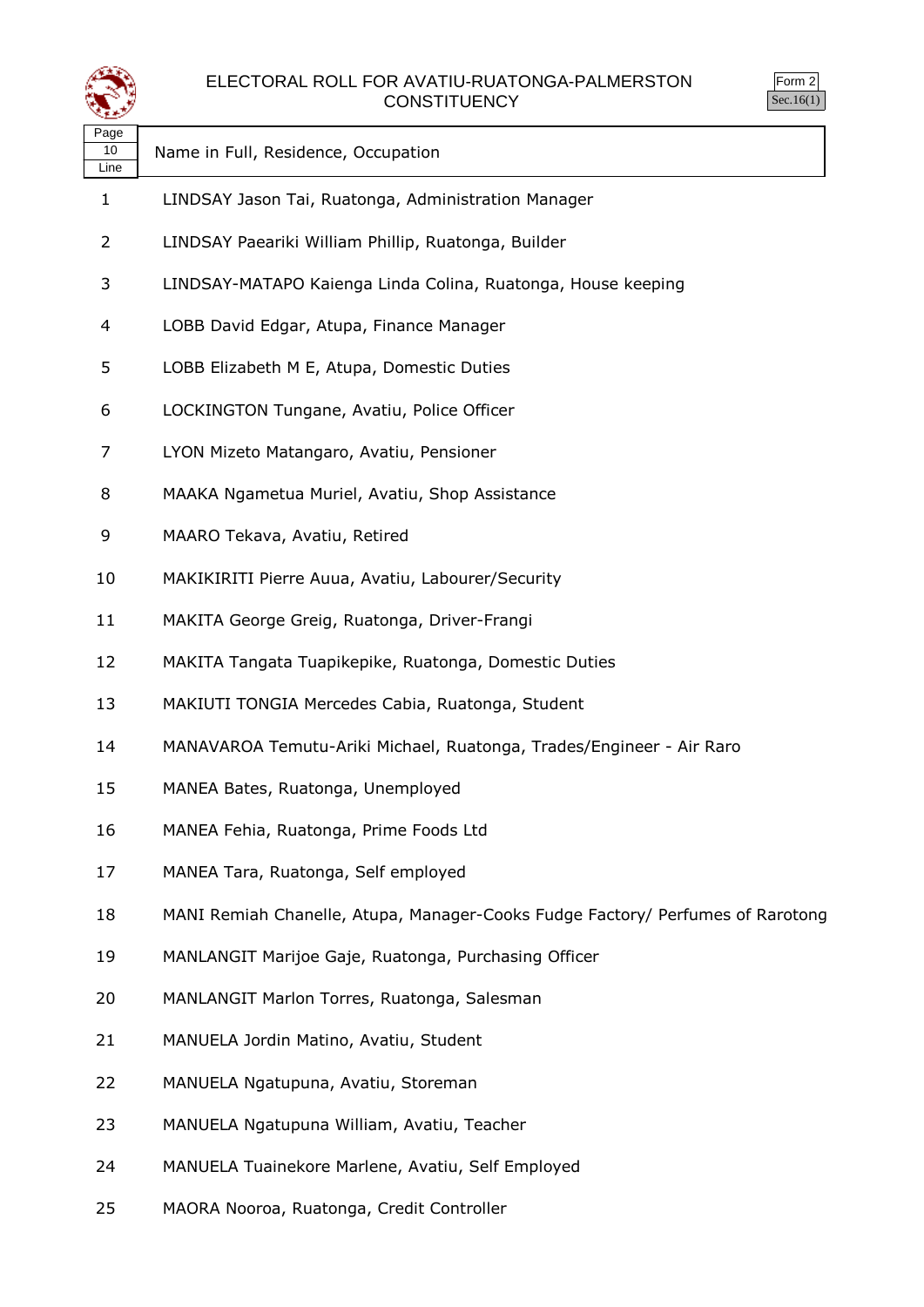



| Page |                                     |
|------|-------------------------------------|
| 11   | Name in Full, Residence, Occupation |
| Line |                                     |

- MAORA Tere, Ruatonga, Shop Assistant
- MARAU-TANGIMETUA Margaret, Atupa, Typist/Clerk
- MARSTERS Agnes, Avatiu, Kitchen hand
- MARSTERS Bill Tuakana, Akakaingaro Line, Marine Resource Officer
- MARSTERS Edward, Te Pou Line, Honorary Police Officer
- MARSTERS Fiftieth Terupea, Te Pou Line, Teacher Aide
- MARSTERS Ina, Avatiu, Housewife
- MARSTERS Ina, Ruatonga, Shop Assistant
- MARSTERS Julianna Onegirl, Akakaingaro Line, USP Student
- MARSTERS Kimiora Metuavaine, Te Pou Line, Home Duties
- MARSTERS Less George, Avatiu, Factory Worker
- MARSTERS Marconi, Te Pou Line, Energy Operator
- MARSTERS Mary Taepae, Te Pou Line, Domestic Duties
- MARSTERS Ngaoa, Palmerston Island, Orometua Vaine
- MARSTERS Raki-Dick, Te Pou Line, Retired
- MARSTERS Robert, Te Matavia Line, Fisherman
- MARSTERS Sarah, Ruatonga, Groups/Internet Supervisor
- MARSTERS Simon, Te Pou Line, Fisherman
- MARSTERS Taepae Goodley, Te Pou Line, Agriculture Officer
- MARSTERS Teinano, Te Pou Line, Teacher Aide
- MARSTERS Terimaivarua Mehau, Palmerston Island, Teacher Aide (Special needs)
- MARSTERS Tungane William, Ruatonga, Bartender
- MARSTERS Tupou Henry, Te Matavia Line, Domestic Duties
- MARSTERS William Kennedy, Palmerston Island, Technician
- MARSTERS PANGE Sukutotorangi, Palmerston Island, Minister of Religion CICC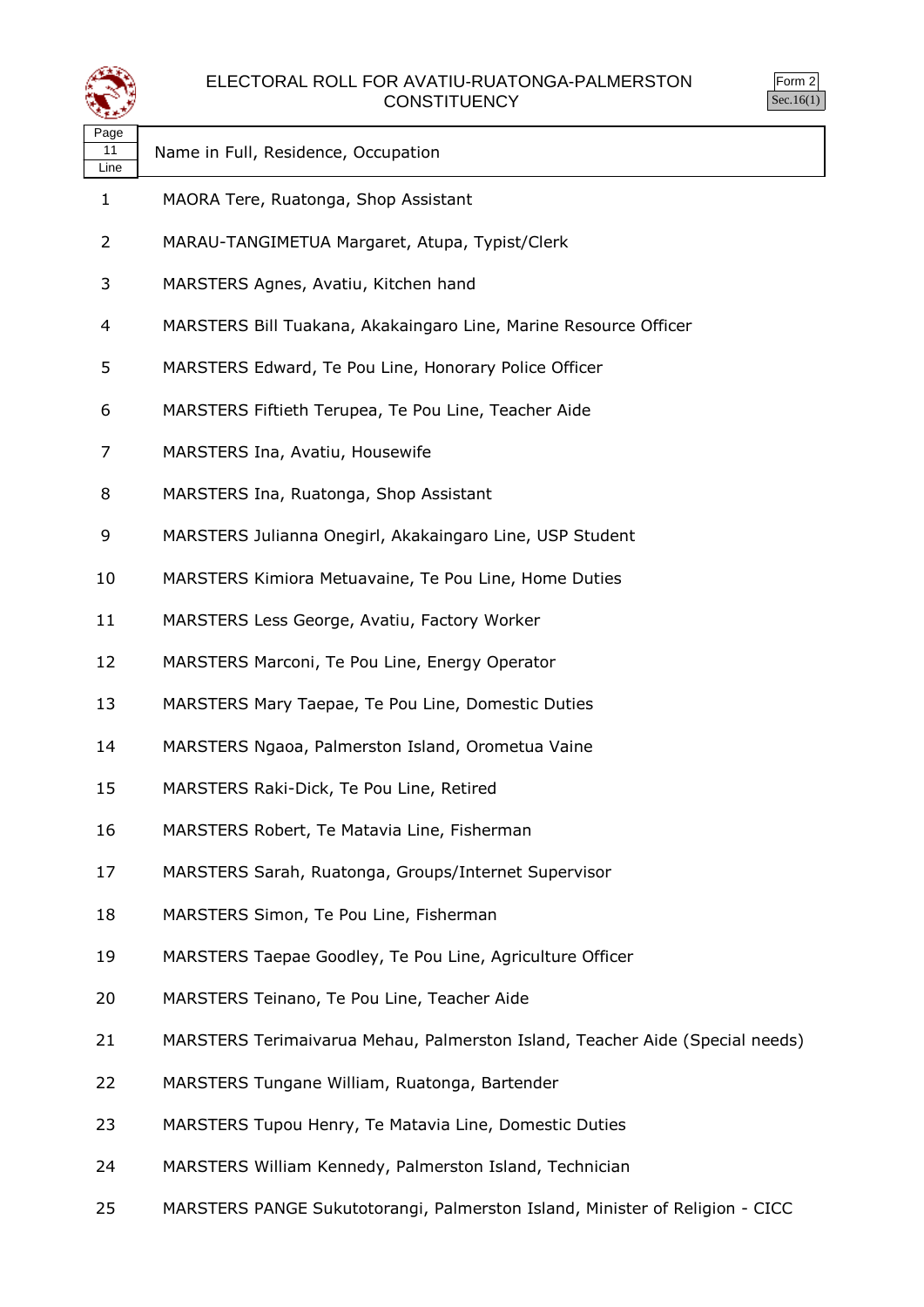



| Page |                                                     |
|------|-----------------------------------------------------|
|      | <sup>12</sup> J Name in Full, Residence, Occupation |
| Line |                                                     |

- MARUARIKI John Terence, Avatiu, Student
- MATA James Itio, Atupa, Truck Driver
- MATAI Matai, Avatiu, Machinist
- MATAI Peniamina, Avatiu, Vaima
- MATAIO Edwin, Avatiu, Student
- MATAIO Kathleen Nelly Nooroa Tauai, Avatiu, Hospitality
- MATAIO Makiroa Snr, Avatiu, Driver
- MATAIO Makiroa Tom, Avatiu, Kitchen Hand
- MATAIO Ngatokotoru, Ruatonga, Occupation Not Stated
- MATAIO Tunganekore, Avatiu, Housewife
- MATAKINO Heiarii Mel, Ruatonga, Student
- MATAKINO Vainekiikii Junior, Ruatonga, Car wash
- MATANGARO Ariana, Ruatonga, Planter
- MATANGARO Colin Tom, Avatiu, Police Officer
- MATANGARO Haupini Terepai, Atupa, Labourer MMR
- MATANGARO Matemoana, Avatiu, Domestic Duties
- MATANGARO Matemoana Kathy, Atupa, Unemployed
- MATANGARO Toumiti, Atupa, Unemployed
- MATAORA Mataora, Ruatonga, Auditor
- MATAORA Mii, Ruatonga, Auditor
- MATAORA Tai William, Ruatonga, Teacher
- MATAORA Tapi, Ruatonga, Student
- MATAPO Anjali Upokoina, Avatiu, Student
- MATAPO Leamie Tungane, Avatiu, Café Assistant
- MATAPUKU Nancy Miriam, Avatiu, Accountant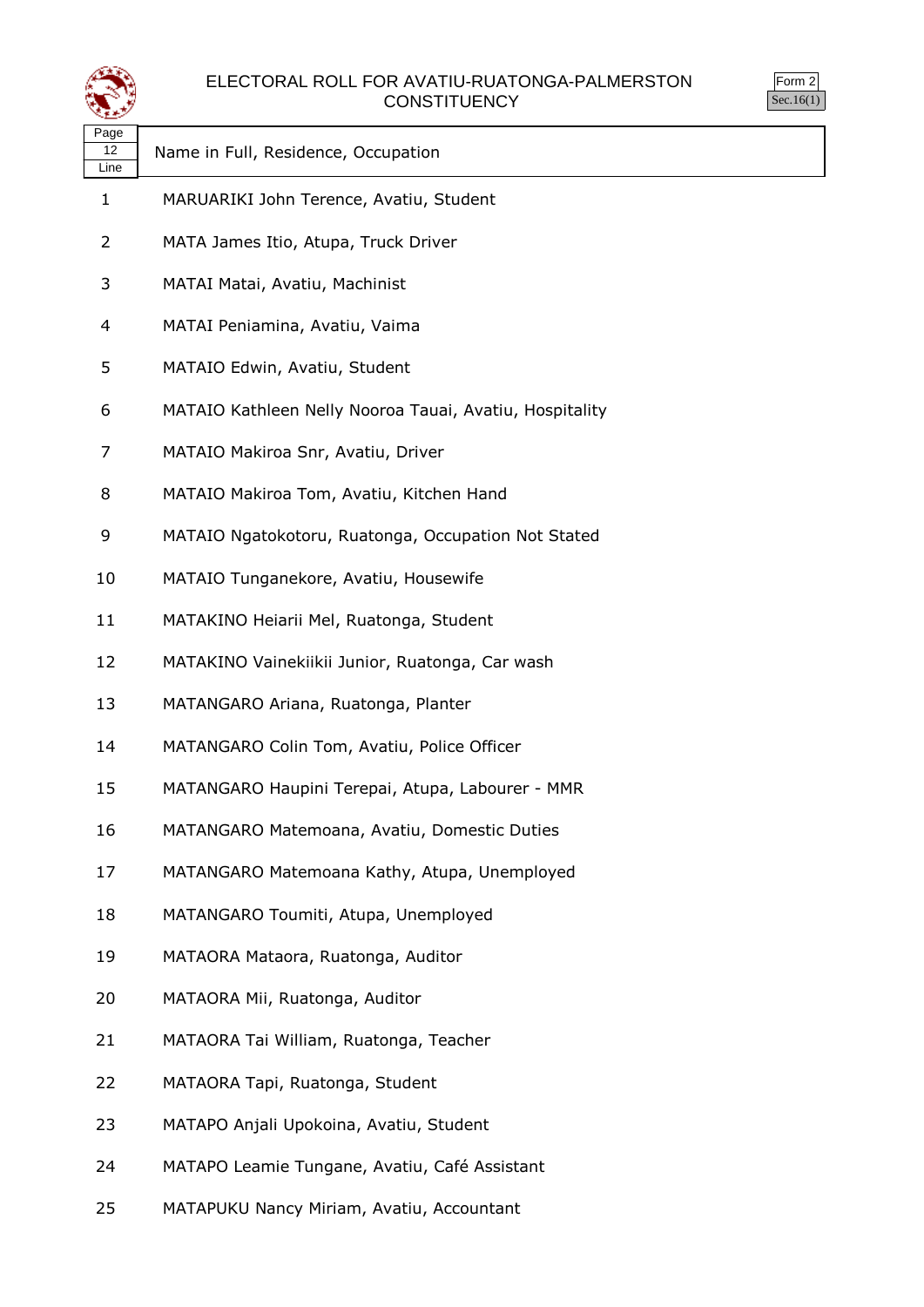



| MATARA Turua, Avatiu, Shop Assistant<br>1<br>MATEARIKI Kakepare Casper, Avatiu, Architect<br>2<br>3<br>MATEARIKI Lotiola V. Puapii, Avatiu, Self Employed<br>MATEARIKI Tamaivaariki Bobby, Avatiu, Student<br>4<br>5<br>MATEARIKI Vainenooapii Margaret, Atupa, Registered Nurse<br>MATYSIK Heinz Wolfgang Te Ariki, Atupa, Solicitor<br>6<br>MAUNGA Santa Tini, Ruatonga, Plumbing<br>7<br>MAURANGI Nukunuku, Atupa, Planter<br>8<br>MAURANGI Tearii Manea, Atupa, Finance Manager<br>9<br>10<br>MCBIRNEY Resina Waqa, Avatiu, Supervisor Billing Department<br>11<br>MCCLUTCHIE Shiloh Te Koea, Ruatonga, Bartender<br>12<br>METUA Caroline Terangi, Avatiu, Finance Officer-MoC<br>13<br>METUA Karo, Avatiu, Security- MOH<br>14<br>METUA Terangi Tepuakiau, Avatiu, House keeper<br>15<br>METUA AREA Taimataiti, Avatiu, Labourer<br>16<br>METUAKORE Teariki Paiti, Atupa, Pensioner<br>17<br>METUANGARO Moeroa, Avatiu, Builder<br>18<br>METUANGARO Moeroa Junior, Avatiu, Trade School<br>19<br>METUARAU David, Avatiu, Aluminium Joinery<br>20<br>MILLER Glenn James, Avatiu, Signwriter<br>21<br>MING Vakatomo Maxine Jamie, Avatiu, Insurance Officer<br>22<br>MIRIA Pokoina, Atupa, Ports Authority<br>MIRIA Tuakana, Atupa, Sales Assistant-Vonnia's<br>23<br>MIRIA Willie Nio Campbell, Atupa, Supervisor<br>24 | Page<br>13<br>Line | Name in Full, Residence, Occupation |
|-----------------------------------------------------------------------------------------------------------------------------------------------------------------------------------------------------------------------------------------------------------------------------------------------------------------------------------------------------------------------------------------------------------------------------------------------------------------------------------------------------------------------------------------------------------------------------------------------------------------------------------------------------------------------------------------------------------------------------------------------------------------------------------------------------------------------------------------------------------------------------------------------------------------------------------------------------------------------------------------------------------------------------------------------------------------------------------------------------------------------------------------------------------------------------------------------------------------------------------------------------------------------------------------------------------------------------|--------------------|-------------------------------------|
|                                                                                                                                                                                                                                                                                                                                                                                                                                                                                                                                                                                                                                                                                                                                                                                                                                                                                                                                                                                                                                                                                                                                                                                                                                                                                                                             |                    |                                     |
|                                                                                                                                                                                                                                                                                                                                                                                                                                                                                                                                                                                                                                                                                                                                                                                                                                                                                                                                                                                                                                                                                                                                                                                                                                                                                                                             |                    |                                     |
|                                                                                                                                                                                                                                                                                                                                                                                                                                                                                                                                                                                                                                                                                                                                                                                                                                                                                                                                                                                                                                                                                                                                                                                                                                                                                                                             |                    |                                     |
|                                                                                                                                                                                                                                                                                                                                                                                                                                                                                                                                                                                                                                                                                                                                                                                                                                                                                                                                                                                                                                                                                                                                                                                                                                                                                                                             |                    |                                     |
|                                                                                                                                                                                                                                                                                                                                                                                                                                                                                                                                                                                                                                                                                                                                                                                                                                                                                                                                                                                                                                                                                                                                                                                                                                                                                                                             |                    |                                     |
|                                                                                                                                                                                                                                                                                                                                                                                                                                                                                                                                                                                                                                                                                                                                                                                                                                                                                                                                                                                                                                                                                                                                                                                                                                                                                                                             |                    |                                     |
|                                                                                                                                                                                                                                                                                                                                                                                                                                                                                                                                                                                                                                                                                                                                                                                                                                                                                                                                                                                                                                                                                                                                                                                                                                                                                                                             |                    |                                     |
|                                                                                                                                                                                                                                                                                                                                                                                                                                                                                                                                                                                                                                                                                                                                                                                                                                                                                                                                                                                                                                                                                                                                                                                                                                                                                                                             |                    |                                     |
|                                                                                                                                                                                                                                                                                                                                                                                                                                                                                                                                                                                                                                                                                                                                                                                                                                                                                                                                                                                                                                                                                                                                                                                                                                                                                                                             |                    |                                     |
|                                                                                                                                                                                                                                                                                                                                                                                                                                                                                                                                                                                                                                                                                                                                                                                                                                                                                                                                                                                                                                                                                                                                                                                                                                                                                                                             |                    |                                     |
|                                                                                                                                                                                                                                                                                                                                                                                                                                                                                                                                                                                                                                                                                                                                                                                                                                                                                                                                                                                                                                                                                                                                                                                                                                                                                                                             |                    |                                     |
|                                                                                                                                                                                                                                                                                                                                                                                                                                                                                                                                                                                                                                                                                                                                                                                                                                                                                                                                                                                                                                                                                                                                                                                                                                                                                                                             |                    |                                     |
|                                                                                                                                                                                                                                                                                                                                                                                                                                                                                                                                                                                                                                                                                                                                                                                                                                                                                                                                                                                                                                                                                                                                                                                                                                                                                                                             |                    |                                     |
|                                                                                                                                                                                                                                                                                                                                                                                                                                                                                                                                                                                                                                                                                                                                                                                                                                                                                                                                                                                                                                                                                                                                                                                                                                                                                                                             |                    |                                     |
|                                                                                                                                                                                                                                                                                                                                                                                                                                                                                                                                                                                                                                                                                                                                                                                                                                                                                                                                                                                                                                                                                                                                                                                                                                                                                                                             |                    |                                     |
|                                                                                                                                                                                                                                                                                                                                                                                                                                                                                                                                                                                                                                                                                                                                                                                                                                                                                                                                                                                                                                                                                                                                                                                                                                                                                                                             |                    |                                     |
|                                                                                                                                                                                                                                                                                                                                                                                                                                                                                                                                                                                                                                                                                                                                                                                                                                                                                                                                                                                                                                                                                                                                                                                                                                                                                                                             |                    |                                     |
|                                                                                                                                                                                                                                                                                                                                                                                                                                                                                                                                                                                                                                                                                                                                                                                                                                                                                                                                                                                                                                                                                                                                                                                                                                                                                                                             |                    |                                     |
|                                                                                                                                                                                                                                                                                                                                                                                                                                                                                                                                                                                                                                                                                                                                                                                                                                                                                                                                                                                                                                                                                                                                                                                                                                                                                                                             |                    |                                     |
|                                                                                                                                                                                                                                                                                                                                                                                                                                                                                                                                                                                                                                                                                                                                                                                                                                                                                                                                                                                                                                                                                                                                                                                                                                                                                                                             |                    |                                     |
|                                                                                                                                                                                                                                                                                                                                                                                                                                                                                                                                                                                                                                                                                                                                                                                                                                                                                                                                                                                                                                                                                                                                                                                                                                                                                                                             |                    |                                     |
|                                                                                                                                                                                                                                                                                                                                                                                                                                                                                                                                                                                                                                                                                                                                                                                                                                                                                                                                                                                                                                                                                                                                                                                                                                                                                                                             |                    |                                     |
|                                                                                                                                                                                                                                                                                                                                                                                                                                                                                                                                                                                                                                                                                                                                                                                                                                                                                                                                                                                                                                                                                                                                                                                                                                                                                                                             |                    |                                     |
|                                                                                                                                                                                                                                                                                                                                                                                                                                                                                                                                                                                                                                                                                                                                                                                                                                                                                                                                                                                                                                                                                                                                                                                                                                                                                                                             |                    |                                     |

MIRIA Zachary Ngaoa, Atupa, Unemployed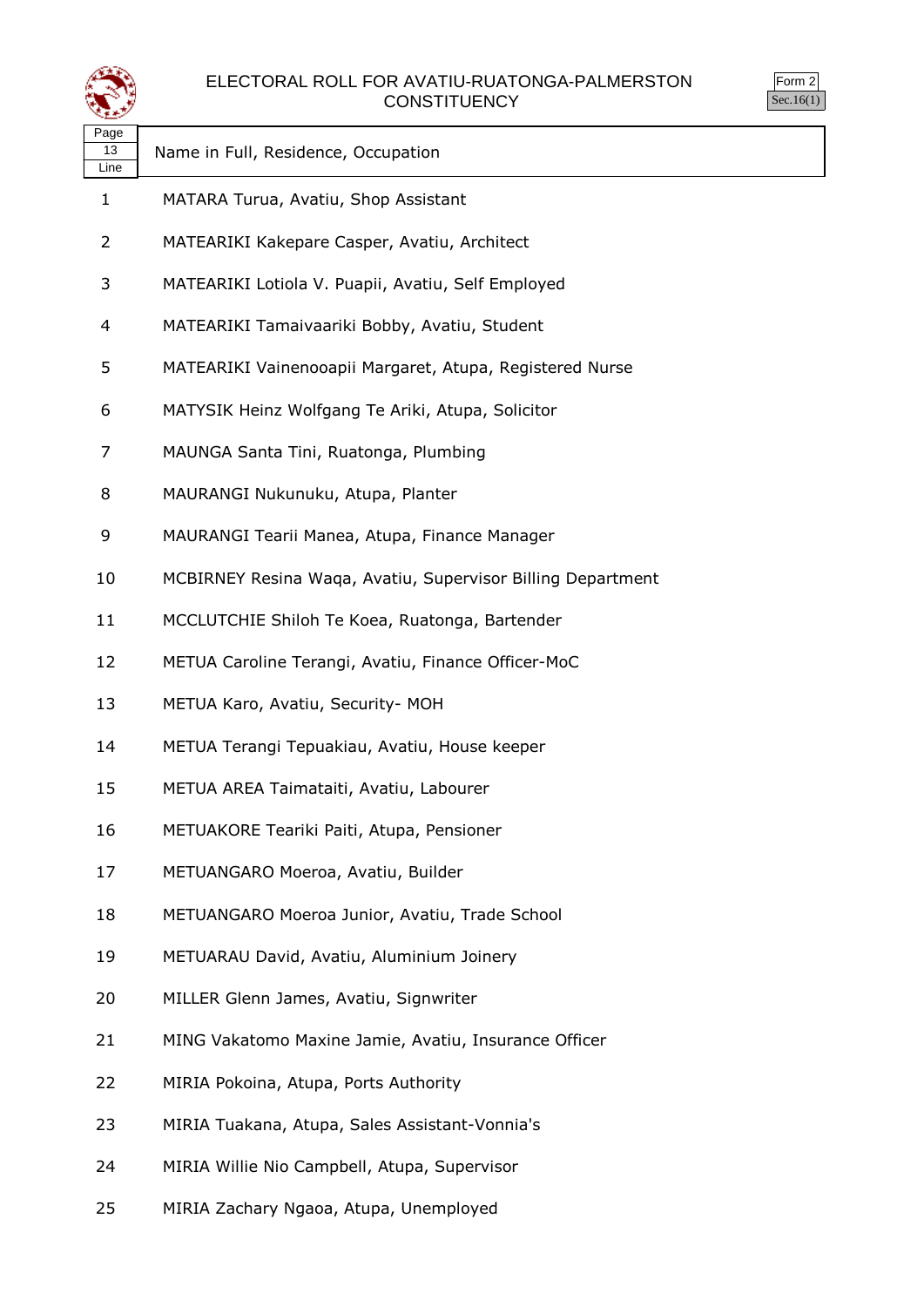



| Page<br>14<br>Line | Name in Full, Residence, Occupation                            |
|--------------------|----------------------------------------------------------------|
| 1                  | MITCHELL Helena Vaine-Moeroa, Avatiu, Office Manager           |
| 2                  | MITCHELL Makiroa Tutai-Louis, Avatiu, Land Consultant          |
| 3                  | MITCHELL Pius Pio, Avatiu, Storeman                            |
| 4                  | MOEKA'A Ingatu, Avatiu, Steel Cutter                           |
| 5                  | MOEKA'A Myra Pukaia, Ruatonga, Civil Servant                   |
| 6                  | MOEKA'A Takau Tinomana, Ruatonga, Gardener                     |
| 7                  | MOEKA'A Teremoana Nooroa, Ruatonga, Reporter                   |
| 8                  | MOETAEKORE Memory April, Ruatonga, Student                     |
| 9                  | MOETAUA Allan, Ruatonga, Telecom Staff                         |
| 10                 | MOETAUA Memory Ngariki-E-Tini, Te Pou Line, Student            |
| 11                 | MOKOHA Uaongo, Avatiu, Domestic Duties                         |
| 12                 | MOTU Joshua Nooroa, Avatiu, Depot-Hand Toa Petroleum           |
| 13                 | MURARE Benjamin Matthew, Avatiu, Vonnias Warehouse - Labour    |
| 14                 | MURARE Kayone Julie, Avatiu, Kitchen hand                      |
| 15                 | NAPA Paul Brent, Avatiu, Brewer                                |
| 16                 | NAPA Tereinga Putua Arthur, Avatiu, Truck Driver               |
| 17                 | NAPA TuterevaKathryn, Atupa, Customer Service/Admin            |
| 18                 | NAPARA Haka-Tapairu, Avatiu, Assistant Accountant              |
| 19                 | NAPARA Maharata, Avatiu, Accounts Clerk                        |
| 20                 | NATUA Mafini, Avatiu, Shop Assistant                           |
| 21                 | NEALE Arthur Frederick, Akakaingaro Line, Island Secretary/CEO |
| 22                 | NEWBIGGING Rowena Elizabeth, Avatiu, Auditor                   |
| 23                 | NGAERUAITI Dawn Martha, Ruatonga, Domestic Duties              |
| 24                 | NGAHE Asaeli, Avatiu, Painter                                  |

NGAHE Twin, Avatiu, Taxi Driver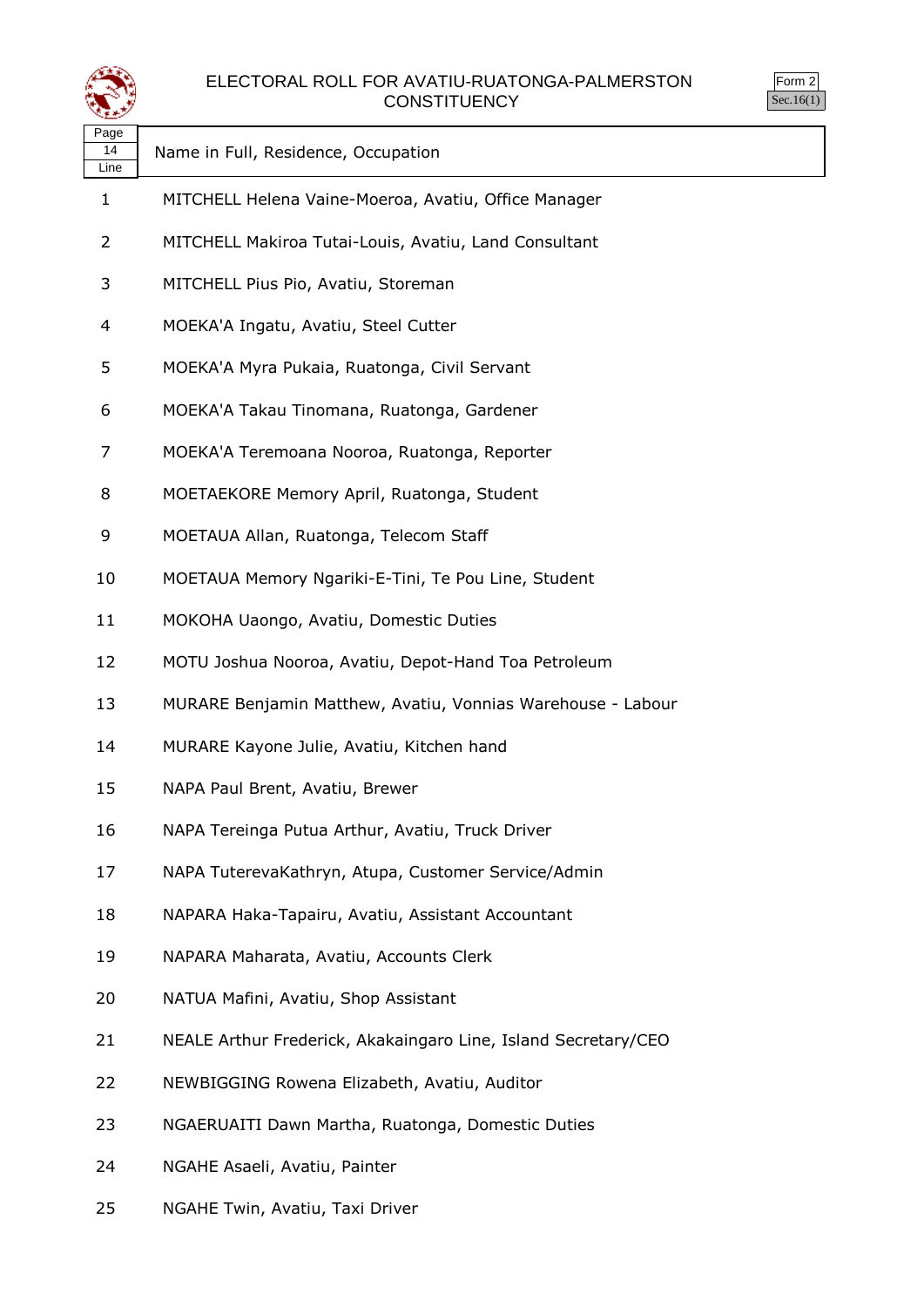



| Page<br>15<br>Line | Name in Full, Residence, Occupation                                        |
|--------------------|----------------------------------------------------------------------------|
| $\mathbf{1}$       | NGAMETUA Tuaine, Ruatonga, Domestic Duties                                 |
| $\overline{2}$     | NGAOIRE Angeylie Rachael Ahlyzabeth Maviss, Avatiu, Administration Officer |
| 3                  | NGAOIRE Teariki Junior, Ruatonga, Store Manager                            |
| 4                  | NGAPARE Trish Evaline Tarita, Ruatonga, Housekeeping                       |
| 5                  | NGAPUTA Mariana, Atupa, Sales Consultant - Island Hopper                   |
| 6                  | NGAPUTA Tuaitu, Atupa, Assistant Chef                                      |
| 7                  | NGARI Arona, Ruatonga, Manager                                             |
| 8                  | NGARI Gemma Matakeu, Ruatonga, Intern-Statistics Office                    |
| 9                  | NGATAE Stewart, Ruatonga, Seaman                                           |
| 10                 | NGATAMARIKI MAAKA Regina Upoko Pouai, Ruatonga, Welfare Officer            |
| 11                 | NGATOKO Ngatoko, Ruatonga, Public Servant                                  |
| 12                 | NGATOKO Opetera Samakia, Ruatonga, Teacher                                 |
| 13                 | NGAVAVIA Reuben Dan Moo Teariki Marama, Ruatonga, Housekeeper              |
| 14                 | NGAVII Tupuna, Ruatonga, Café Worker                                       |
| 15                 | NIA ONA Henry Petero, Ruatonga, Crew-Manu Nui Shipping                     |
| 16                 | NICHOLAS Albert Taaviri Kaitara, Ruatonga, Member of Parliament            |
| 17                 | NICHOLAS Arii Papa Teitinga, Ruatonga, Plumber                             |
| 18                 | NICHOLAS Urau, Ruatonga, Domestic Duties                                   |
| 19                 | NICHOLAS Vaea Tamanui O Manavaroa Marama, Ruatonga, Occupation Not Stated  |
| 20                 | NICHOLSON Jesse Ralph, Avatiu, Plumber                                     |
| 21                 | NIKORO Henrietta Teia, Avatiu, Domestic Duties                             |
| 22                 | NIKORO Mami Herodia Henrietta, Avatiu, Finance Manager                     |
| 23                 | NIKORO Tuterurahi, Avatiu, Pensioner                                       |
| 24                 | NIMEROTA Miimetua Aereariki Danielle, Atupa, Senior Policy Analyst         |

NIMEROTA Nimerota Jim Jamieson, Atupa, Unemployed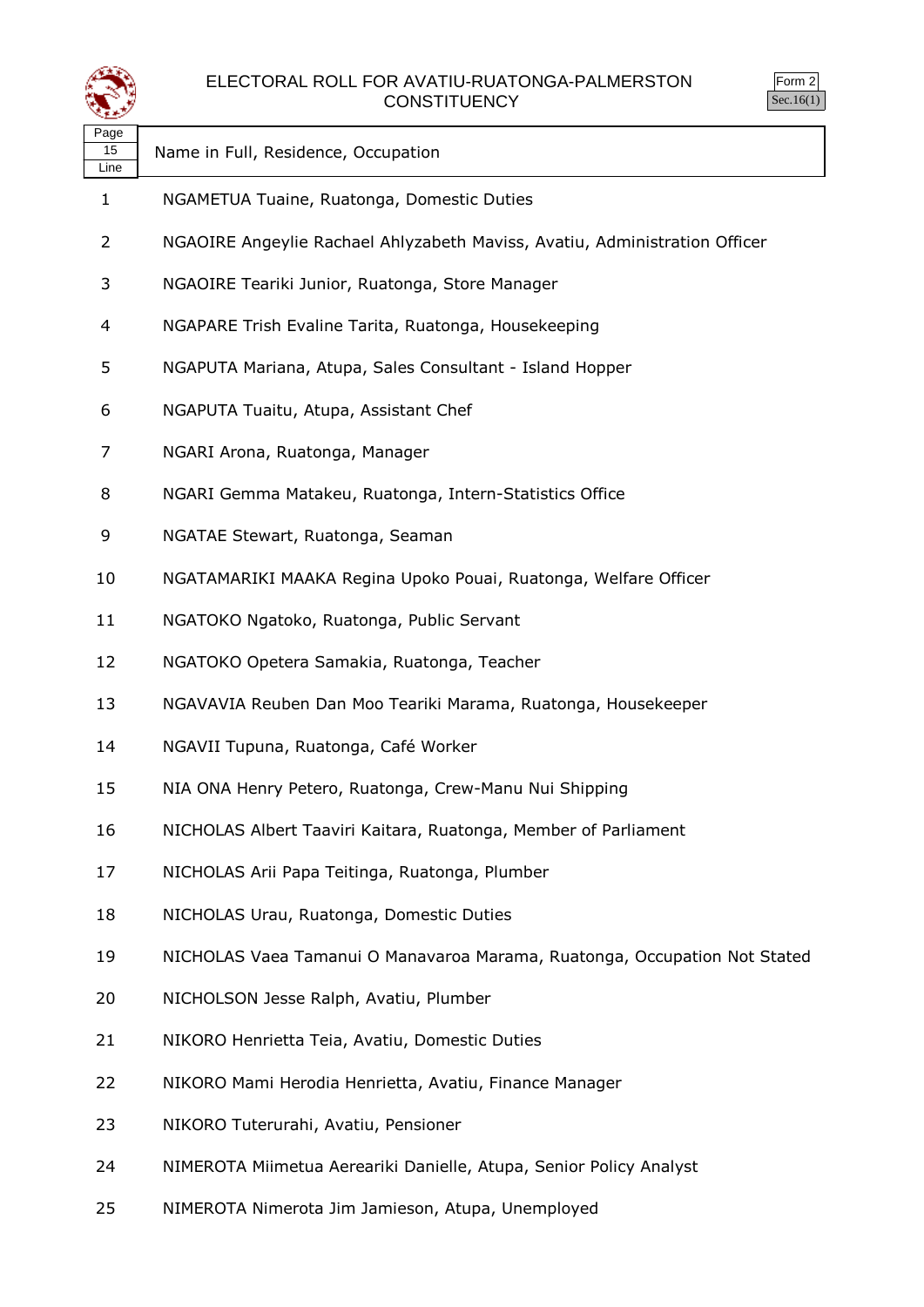



| Page<br>16<br>Line | Name in Full, Residence, Occupation                          |
|--------------------|--------------------------------------------------------------|
| 1                  | NOOROA Linda Matangaro, Avatiu, Creditors Clerk              |
| 2                  | NOOROA Lucky Metuavaine, Avatiu, Technician                  |
| 3                  | NOOROA Ngatamariki, Avatiu, Butcher                          |
| 4                  | NOOROA Vainepoto, Avatiu, Builder                            |
| 5                  | NUBONO Eberi, Avatiu, Student                                |
| 6                  | NUBONO Tetuai, Avatiu, Occupation Not Stated                 |
| 7                  | NUMA Alexander, Atupa, Occupation Not Stated                 |
| 8                  | NUMANGA Peter Tungane, Avatiu, Barber                        |
| 9                  | NUMANGA Tungane Tereora, Avatiu, Bartender                   |
| 10                 | OKIRUA Teurakea, Ruatonga, Occupation Not Stated             |
| 11                 | OKOTAI Lesley, Atupa, Teacher                                |
| 12                 | OKOTAI Petero James Moeava, Avatiu, Chief Executive Officer  |
| 13                 | OKOTAI Rouru Pakoti, Avatiu, Domestic Duties                 |
| 14                 | OKOTAI Temu, Atupa, Managing Director                        |
| 15                 | OMAO Matamaki Joseph, Avatiu, Builder                        |
| 16                 | ONA Ngatamaine, Avatiu, Domestic Duties                      |
| 17                 | ORII Terepai, Ruatonga, Printing Worker                      |
| 18                 | PAEARIKI Suzanne Lisa, Ruatonga, Cook                        |
| 19                 | PAIA-TEARII Tuainekore, Atupa, Cook/Kitchen Hand             |
| 20                 | PAIO Ora, Atupa, Teacher                                     |
| 21                 | PAIO Sharyn Audrey, Atupa, Retired                           |
| 22                 | PAKITOA Enua Noel, Avatiu, Senior Statistician - MFEM        |
| 23                 | PAKITOA Mary, Avatiu, Retired                                |
| 24                 | PAKITOA Teatakura-kite-rangi Ebenezera, Avatiu, Bank Officer |

PAKITOA Tereapii, Avatiu, Secretary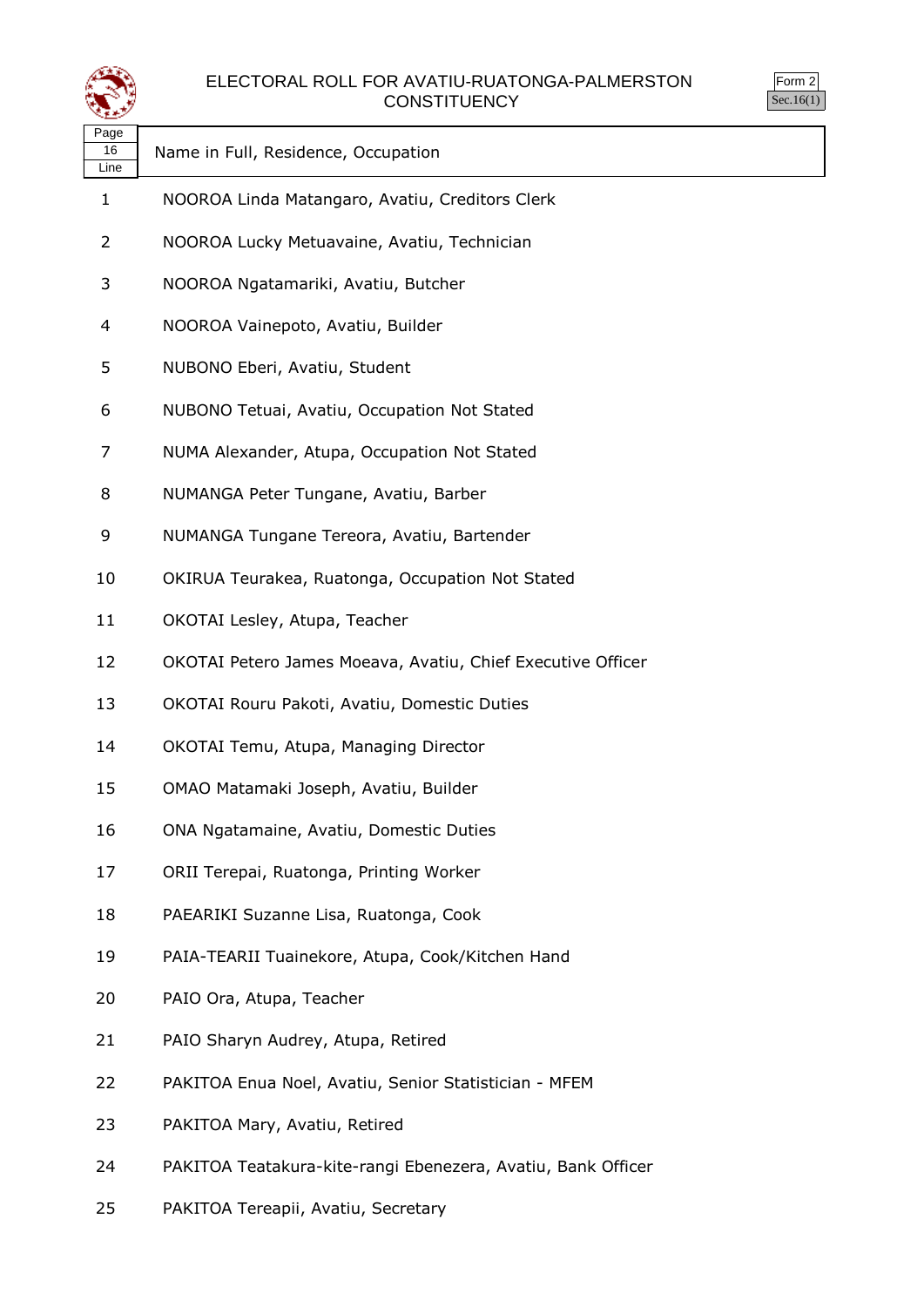



| 17<br>Line | Name in Full, Residence, Occupation                              |
|------------|------------------------------------------------------------------|
| 1          | PANIANI Banaba G, Ruatonga, Self Employed                        |
| 2          | PANIANI Dorothy, Ruatonga, Primary School Teacher                |
| 3          | PANIANI Kaisara, Ruatonga, Terminal Fitter                       |
| 4          | PANIANI Lawrence Pi Ngatokoiva, Ruatonga, Self-Employed          |
| 5          | PANIANI Ngaoa Paula, Ruatonga, Public Servant                    |
| 6          | PANIANI Ruta, Ruatonga, Home Duties                              |
| 7          | PANIANI Taiki Bosco, Ruatonga, Self Employed                     |
| 8          | PANIANI Taraeka George, Ruatonga, Public Servant                 |
| 9          | PAPA Jonah Porima, Atupa, Builder                                |
| 10         | PARAKOTI Patrick Parakoti, Atupa, Handyman                       |
| 11         | PAREINA Manuia, Ruatonga, Police Officer                         |
| 12         | PATIA Lily, Avatiu, Domestic Duties                              |
| 13         | PATIA Tareen Tuainekore, Atupa, Self-employed                    |
| 14         | PAUKA Amanda Jane, Ruatonga, Secretary                           |
| 15         | PAUKA Emilienne Tehariitehei Tereau, Ruatonga, Bank teller- BSP  |
| 16         | PAUKA Makea Tepaki a Takaia, Ruatonga, Project Officer/Draftsman |
| 17         | PAUKA Odile, Avatiu, Student-AUT                                 |
| 18         | PAULO-TIERE Helena Rite, Avatiu, Teacher                         |
| 19         | PERA Maya, Avatiu, Chef                                          |
| 20         | PERE Alexander Vernon, Avatiu, Media Officer                     |
| 21         | PETERS Luisa Fatiaki Taitapu, Ruatonga, Athlete                  |
| 22         | PIERRE Charles Nooroa, Atupa, Mechanic                           |
| 23         | PINIATA Asiasiga, Avatiu, Domestic                               |

- PIRAKE Mary-Ann, Ruatonga, Ground Hostess
- PIRI Kataraina Sacil, Avatiu, Student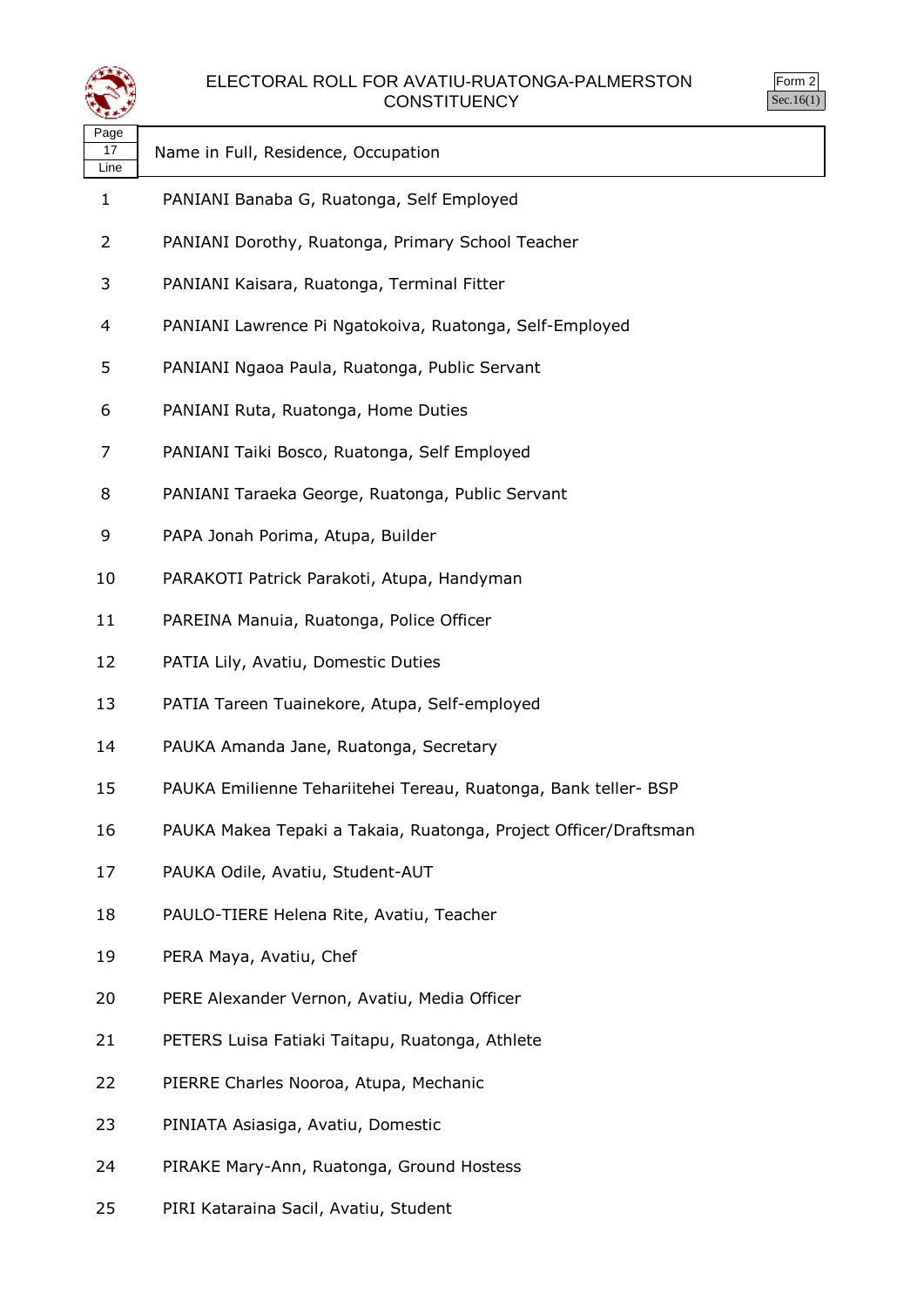



| Page<br>18<br>Line | Name in Full, Residence, Occupation                                              |
|--------------------|----------------------------------------------------------------------------------|
| 1                  | PIRI Terry Moana, Avatiu, Finance Officer                                        |
| 2                  | PIRI-HAUPINI Cecilia, Avatiu, Legal Secretary                                    |
| 3                  | PITTMAN Aimata Seuta'atia, Avatiu, Economic Analyst-MFEM                         |
| 4                  | POARU Tu-te-maeva-i-te Taua Rekareka Uriarau, Ruatonga, Student                  |
| 5                  | POKIA MARAMA Rosezina Ethel, Ruatonga, Finance & Admin Officer - Office of the O |
| 6                  | POKINO Elizabeth Ngatokoiva Jasmine, Avatiu, Receptionist                        |
| 7                  | POKINO Preslea Ngarangi, Avatiu, Administration & Finance Officer                |
| 8                  | PONINI-TAMANGARO Simone, Atupa, Shop Assistant                                   |
| 9                  | PORA Tungane, Avatiu, Retired                                                    |
| 10                 | PORA Tupu, Avatiu, Housewife                                                     |
| 11                 | PORTER Elsa Santos, Avatiu, Housewife                                            |
| 12                 | PORTER Geoffrey Langford, Avatiu, Retired                                        |
| 13                 | POUAO Anna Jullie, Ruatonga, Occupation Not Stated                               |
| 14                 | PUIRI Jessica Ngaupoko-O-Taikanapa, Avatiu, Student                              |
| 15                 | PUIRI Mikayla Victoria, Avatiu, Student                                          |
| 16                 | PUIRI Ngamata Ruatoka, Avatiu, Manager-Foodland                                  |
| 17                 | PUMATI Tereroa, Avatiu, Compliance Officer                                       |
| 18                 | PUNA Manea, Atupa, Health and Safety Advisor                                     |
| 19                 | PUNA Tenoa, Atupa, Translator                                                    |
| 20                 | PUNA Tohoa Velma Lydia, Atupa, Receptionist                                      |
| 21                 | PUNUA Mary Pauline Tuakana, Avatiu, Retired                                      |
| 22                 | PUPUKE Natasha Gwenderlin, Atupa, Unemployed                                     |
| 23                 | PUREA Kura Margaret, Ruatonga, Nanny                                             |
| 24                 | PURUA Joseph, Avatiu, Supervisor                                                 |

PUTERE June, Avatiu, BDM/Company Clerk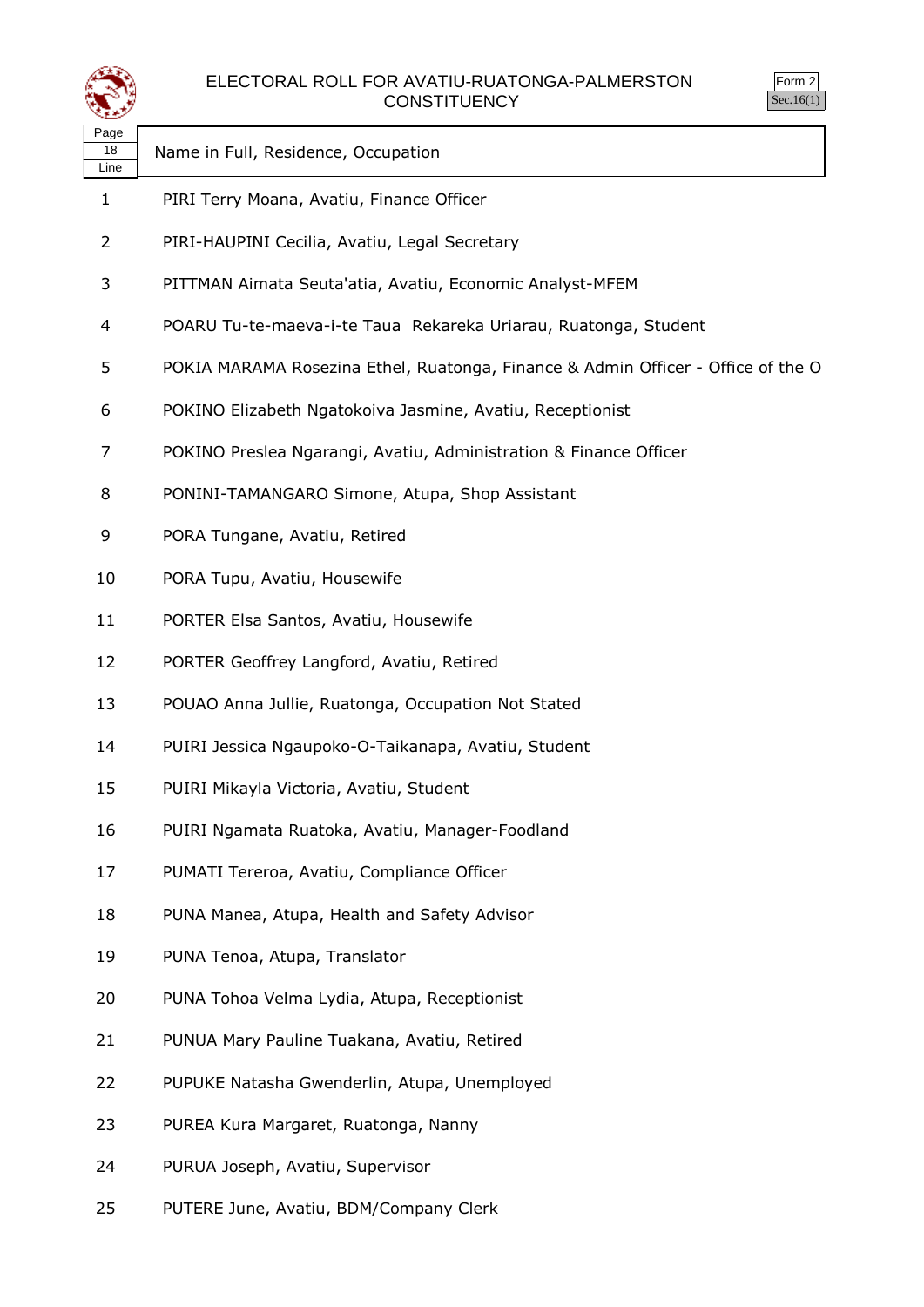



| Page<br>19<br>Line | Name in Full, Residence, Occupation                                              |
|--------------------|----------------------------------------------------------------------------------|
| 1                  | PUTERE Teaturangi Rouru, Atupa, The Bond Store                                   |
| 2                  | RAEA Beatrice Ngeremetua, Avatiu, Teacher Aide                                   |
| 3                  | RAEA Catherine Taikopa, Avatiu, Shop Assistant                                   |
| 4                  | RAEA Grace Taikopa Rongo, Avatiu, Self employed                                  |
| 5                  | RAFFE Bernadette, Atupa, Accountant                                              |
| 6                  | RAHUI Herekaupapa Tainui, Ruatonga, Warden                                       |
| 7                  | RAHUI Puretu, Ruatonga, Housekeeper                                              |
| 8                  | RAIROA Benjamin, Ruatonga, Salesperson                                           |
| 9                  | RAITA Iobu Epi, Ruatonga, Warehouse Assistant                                    |
| 10                 | RAITA Michael Mitaera Porotito-Teatuakaro, Ruatonga, Airport Ans Technician      |
| 11                 | RAITA Ngeremetua, Ruatonga, Bank Officer                                         |
| 12                 | RAITA Noovao Ilai, Ruatonga, Groomer                                             |
| 13                 | RAITA Tepou, Ruatonga, Self Employed                                             |
| 14                 | RAITA Tepou Jnr, Ruatonga, Mechanic - Te Aponga                                  |
| 15                 | RAITA Tepua-ote-tiare-o-Ikurangi Emilia Raetea, Ruatonga, Junior Legal Assistant |
| 16                 | RAITA-TAVIONI Tatiana, Ruatonga, Home Duties                                     |
| 17                 | RAIVARU Enuatara, Avatiu, Pensioner                                              |
| 18                 | RAIVARU Miria, Atupa, Driver                                                     |
| 19                 | RAKEI Henry Junior, Ruatonga, Self Employed                                      |
| 20                 | RANGI Carmelia Te Upoko Ariki, Ruatonga, Client Services Support Officer         |
| 21                 | RANGI ISAAC Tuteretere, Avatiu, Domestic Duties                                  |
| 22                 | REID Ngatokotoru, Atupa, Kitchen Hand - Tumunu                                   |
| 23                 | RENNIE Pamolla Ngametua, Ruatonga, Office Administration                         |
| 24                 | REREMOANA Andrew, Avatiu, Mechanic                                               |

REREMOANA Victor Teokotai Allan, Avatiu, Warehouse Assistant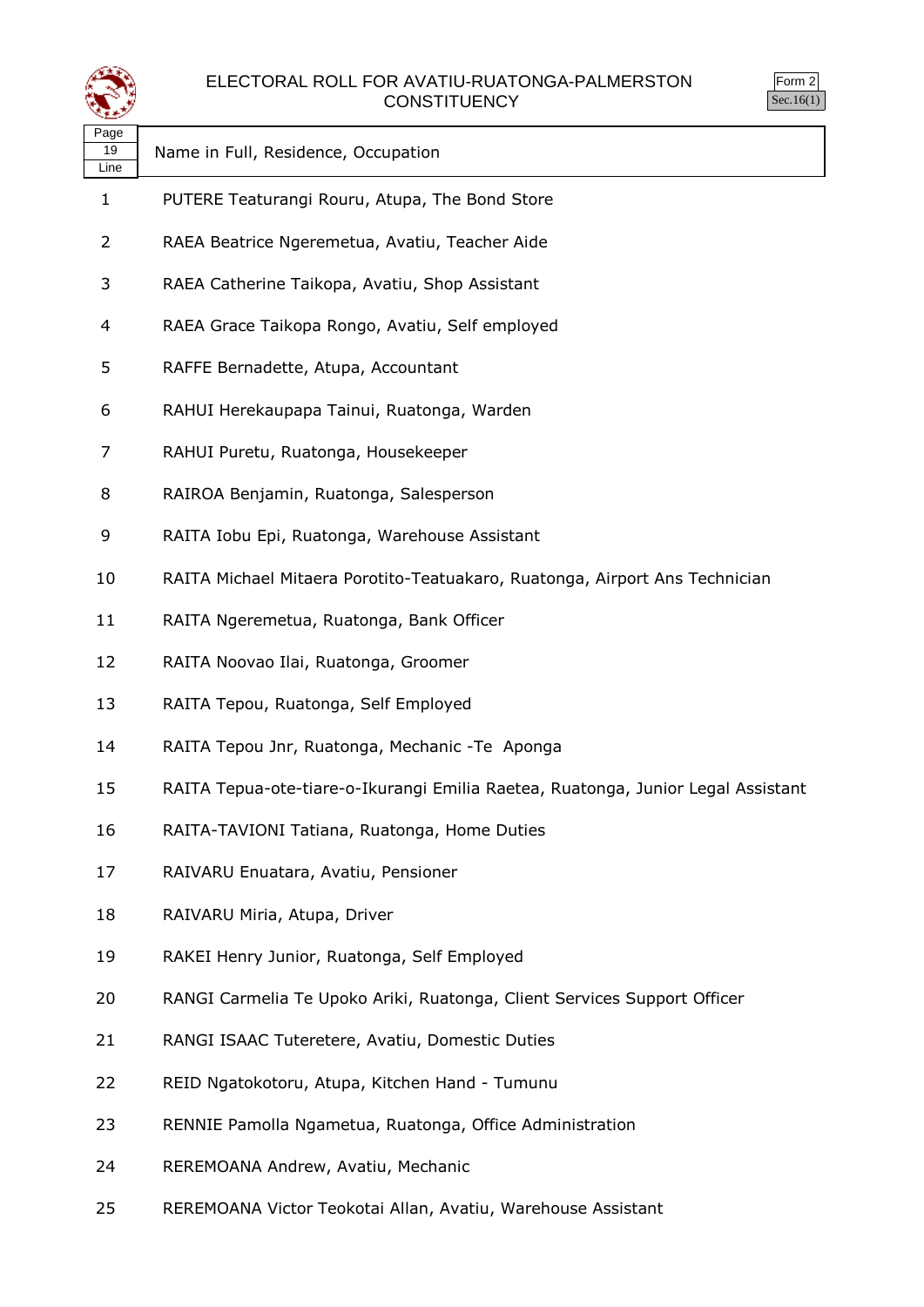



| Page |                                     |
|------|-------------------------------------|
| - 20 | Name in Full, Residence, Occupation |
| Line |                                     |

- REUTHER Malina Arvella, Atupa, Trust Officer
- RICHMOND Miller, Avatiu, Salesperson
- ROA Leonard, Avatiu, Air Rarotonga-Customer services
- ROBATI Naea Kiavaiki, Atupa, Retired
- ROBATI-TARAPU Matakeu, Avatiu, Retired (Self employed)
- ROLLESTON Ronald John, Atupa, Signwriter
- RONGO Ashleigh Ketia, Ruatonga, Sales Assistant
- RONGO Jackalyn Liu, Ruatonga, Self-employed
- RONGO Julia Ellen, Avatiu, Self Employed
- RONGO Konini, Ruatonga, Videographer/ Media Person
- RONGO Ngatoko, Ruatonga, Relieving Teacher
- RONGO Raita, Ruatonga, Rylock Worker
- RONGO Takeremarama, Avatiu, Student
- RONGO Taumaia Eleanor, Avatiu, Student
- RONGO Teariki Charles, Avatiu, Pearl Farm Labourer
- RONGO Teariki-Taoiau, Avatiu, Self Employed
- RONGO Teina, Ruatonga, Environment Officer
- ROURU Rovan, Avatiu, Self employed
- ROWE William Allan, Palmerston Island, IT Consultant
- RU Rebecca, Atupa, Unemployed
- RU Tangamaki, Atupa, Retired
- RUERI Ruuti Nubono, Avatiu, Cleaner-USP
- SAMSON Tamati Manea, Ruatonga, Trainer
- SAMSON Tapita Vina, Avatiu, Bank Officer
- SAMSON-PINIATA Sinataia Mareta, Avatiu, Home Duties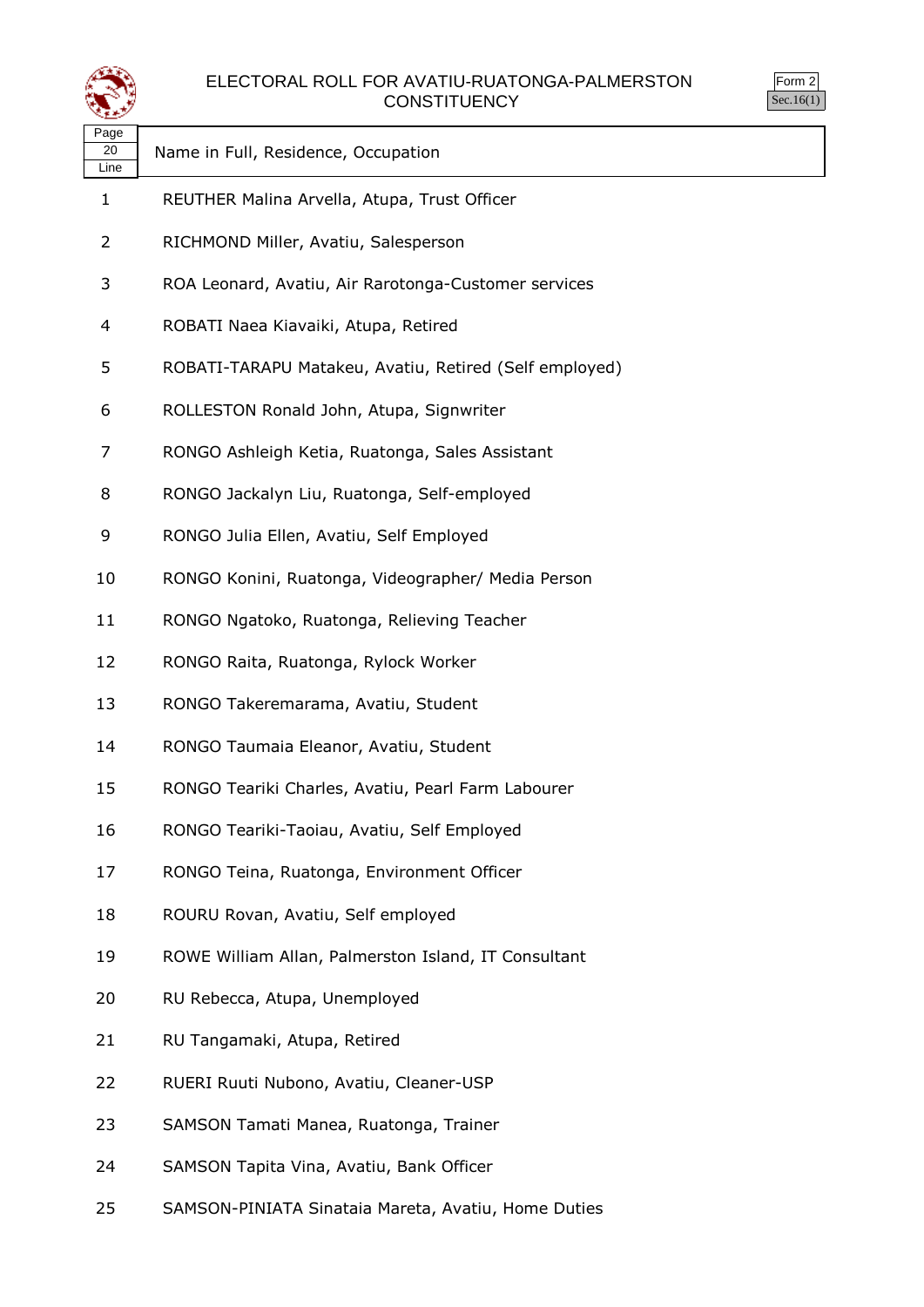



| $-1$ |                                        |
|------|----------------------------------------|
|      | 21 Name in Full, Residence, Occupation |
| Line |                                        |

- SAMUEL Moeroa, Ruatonga, Nurse
- SAMUEL Tangi, Avatiu, Shop Assistant
- SAMUEL William Fredrick, Ruatonga, Surveyor
- SAMUELA Akakina, Atupa, CITC Liquor Store Attendant
- SAMUELA Anthony, Ruatonga, Player Development
- SAMUELA Ngametua, Avatiu, Seamstress
- SAMUELA Sharen, Avatiu, Housewife
- SAMUELA Temanomano, Avatiu, Domestic Duties
- SAWTELL Andrew, Ruatonga, Self Employed
- SCHUSTER Frederick, Ruatonga, Store man
- SCHUSTER Michael David Susuga, Ruatonga, Immigration Officer
- SCHUSTER Mike Mikaele, Ruatonga, Labourer
- SHORT Maryanne, Avatiu, Café Manager
- SILIKA Teremoana Denise, Ruatonga, Bar Attendant
- SILIKA Terevaeau Genesis, Ruatonga, Domestic Duties
- SILIKA Tony Amosa, Ruatonga, Bulk Freezer CITC
- SINCLAIR Bernadette Helen, Avatiu, Executive Officer
- SIULEPA Hinano Teresa, Ruatonga, Manager for Trader Jacks
- SMITH Tuteenuki Mere Audrey, Avatiu, Café Assistant
- SNOWBALL John Kervin Raea, Ruatonga, CITC-Manager Liquor
- STODDART Geoffrey Colin, Atupa, Consultant
- SUTTIE Maria Ann, Atupa, Full Time Mother
- SWORD Jessie Katherine, Ruatonga, Business Development Manager
- TAIARUI Theresa Ruarei, Avatiu, Marketing Assistant
- TAKAI Samantha Hemire, Avatiu, Student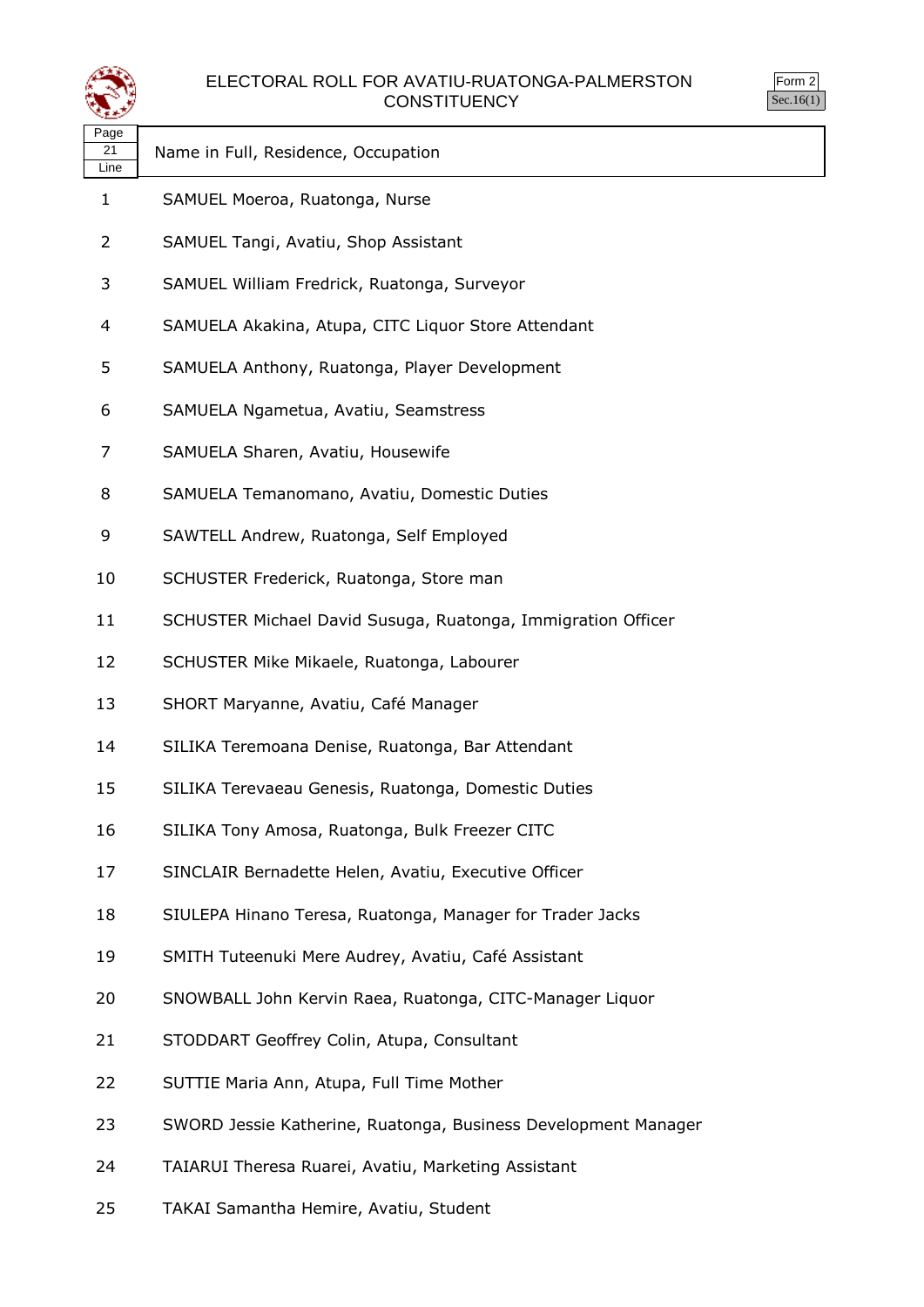



| .    |                                        |
|------|----------------------------------------|
|      | 22 Name in Full, Residence, Occupation |
| Line |                                        |

- TAKIOA Matangaro Rivoiiette, Avatiu, Occupation Not Stated
- TAMA Enuarurutini Geoffery, Atupa, Retail
- TAMAIVA Clerk, Avatiu, Truck Driver
- TAMANGARO Agnes, Atupa, Unemployed
- TAMANGARO Charlie Tuaine, Atupa, Bluesky Cook Islands
- TAMANGARO Ngatamaine Pauline, Atupa, Student
- TAMANGARO Ngatamariki Frances, Avatiu, Clerk
- TAMANGARO Nooroa, Atupa, Teacher
- TAMANGARO Raela, Atupa, Infirm
- TAMARUA Teetu Matapu, Avatiu, Domestic Duties
- TAMAUNU Taunga Tuainekore, Avatiu, Housekeeper-Rarotongan
- TANE Howard, Atupa, Self Employed
- TANE Rupert, Avatiu, LPG Technician
- TANE Ruta June, Atupa, Customs Officer
- TANGA Miimetua, Atupa, Kitchen hand
- TANGA Ngamata, Avatiu, Human Resources Assistant
- TANGAPIRI Eiau Aumai, Avatiu, Finance Officer-MOCD
- TANGAROA Edwina, Avatiu, Health Educator
- TANGAROA Tukua, Avatiu, Airport Security
- TANGATA Matapakia, Atupa, Builder
- TANGATA Mereani, Atupa, Teacher
- TANGATA Rouruina Rosaline, Avatiu, Unemployed
- TANGATA NEKEAERE Tuainekore, Ruatonga, Pensioner
- TANGATAPOTO Mareta, Ruatonga, Supervisor
- TANGI Matangaro Metuakore, Avatiu, Groundsman/Housekeeping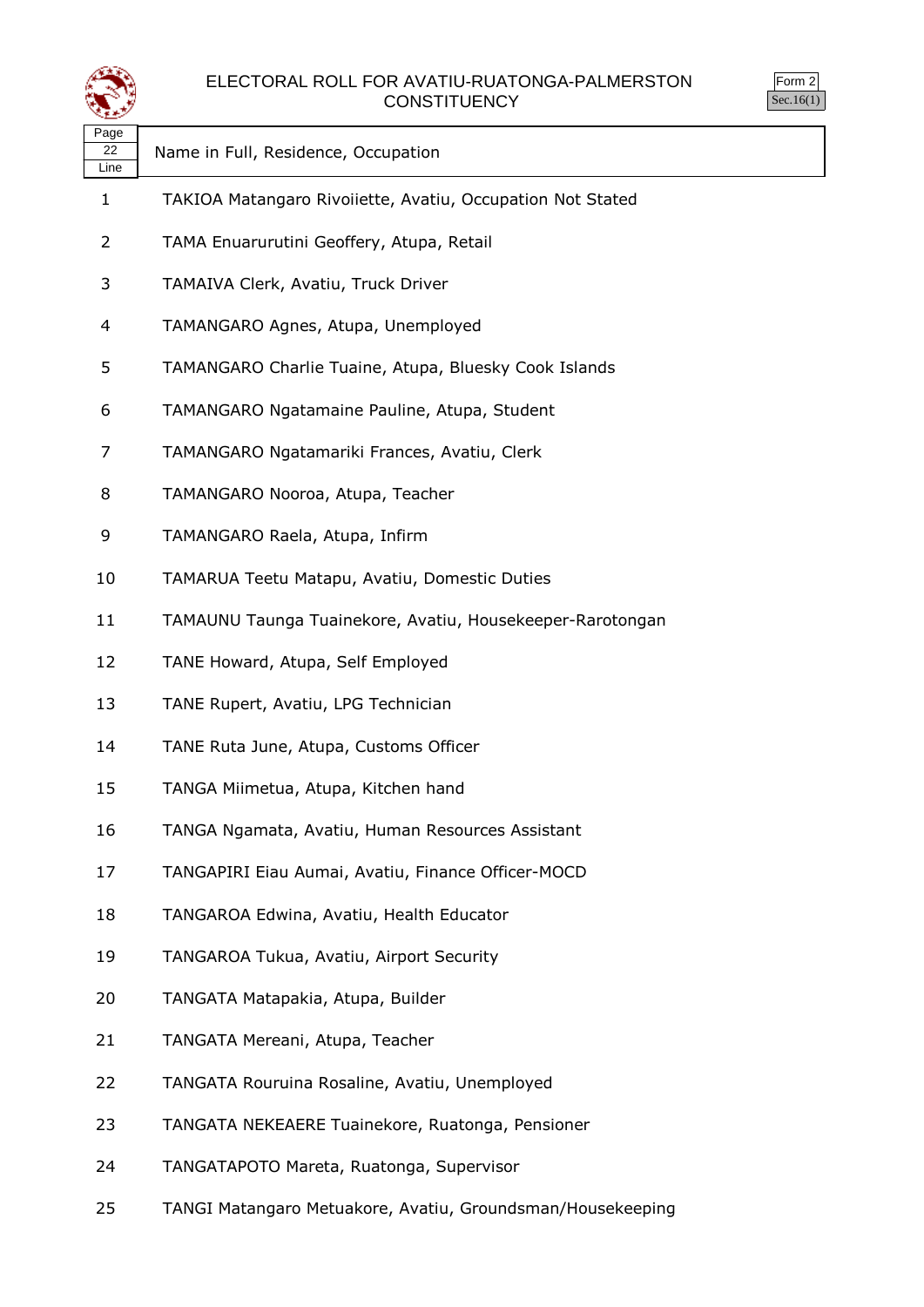

# ELECTORAL ROLL FOR AVATIU-RUATONGA-PALMERSTON



|                    | <b>CONSTITUENCY</b>                                               | Se |
|--------------------|-------------------------------------------------------------------|----|
| Page<br>23<br>Line | Name in Full, Residence, Occupation                               |    |
| 1                  | TANGIMAMA Michelle, Atupa, Barrister/ Solicitor of the High Court |    |
| $\overline{2}$     | TANGIMETUA Ioane, Avatiu, Chef                                    |    |
| 3                  | TANGITAMAITI Moetu, Ruatonga, Quarantine Officer                  |    |
| 4                  | TANGITAMAITI RONGO Mii, Ruatonga, Finance/Administration Manager  |    |
| 5                  | TAORO Joseph, Atupa, Retired                                      |    |
| 6                  | TAORO Meteka, Ruatonga, Factory Supervisor                        |    |
| 7                  | TAORO Viriama, Ruatonga, Chef-Café Mana Court                     |    |
| 8                  | TAPOKI Jane Maire, Avatiu, Police                                 |    |
| 9                  | TAPOKI Junior, Avatiu, Environmental Compliance officer           |    |
| 10                 | TARAMAI Kimi Te-Marire Amanda, Atupa, Editor/Filming              |    |
| 11                 | TARAPU Apai Marokura Tururangi, Avatiu, Air Raro Traffic          |    |
| 12                 | TARARO Christina, Ruatonga, Retail Assistant                      |    |
| 13                 | TARARO Fiona Cindy, Avatiu, Shop Assistant                        |    |
| 14                 | TARARO Paul Karorangi, Avatiu, Electrical Apprentice              |    |
| 15                 | TARINGA Ngametua Tokoa, Ruatonga, Land court clerk                |    |
| 16                 | TARINGA Sandra, Avatiu, Auditorium Assistant                      |    |
| 17                 | TARIPO Doris, Ruatonga, Nurse                                     |    |
| 18                 | TARIPO Matangaro, Ruatonga, Day Care Centre Worker                |    |
| 19                 | TARIPO Metuatane, Ruatonga, Raro Freight Services Attendant       |    |
| 20                 | TARIPO Nehemia, Ruatonga, Groundsman                              |    |
| 21                 | TARIPO Robert Harry, Ruatonga, Self Employed                      |    |
| 22                 | TARIPO Rouruina, Avatiu, Housewife                                |    |
| 23                 | TARIPO Salmon Norman, Avatiu, Prison Warden                       |    |
| 24                 | TARIPO Sith Gary, Avatiu, Builder/Landscaper                      |    |

TARIPO Te Upoko Anne, Ruatonga, Self Employed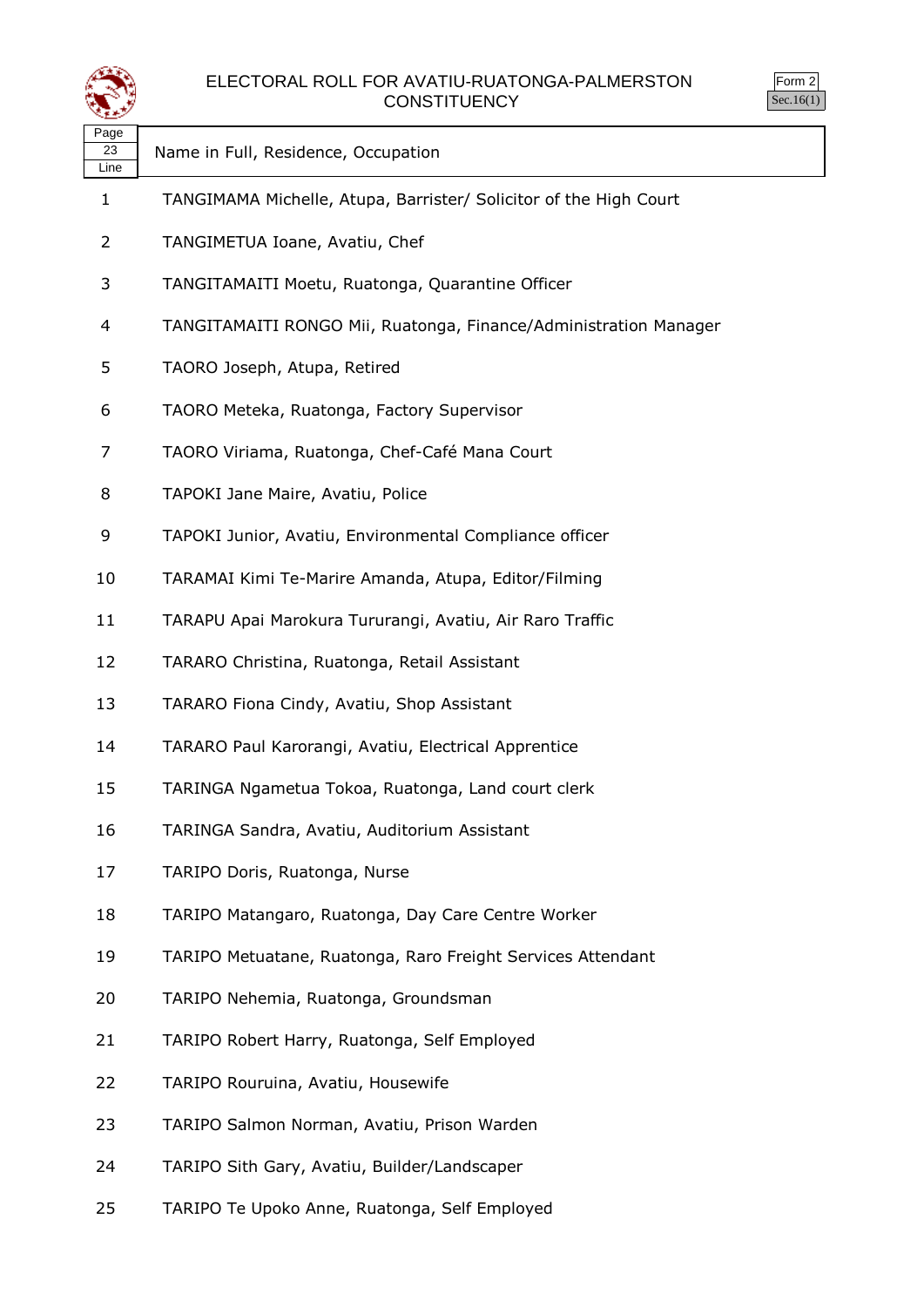



| Page |                                        |
|------|----------------------------------------|
|      | 24 Name in Full, Residence, Occupation |
| Line |                                        |

- TARIPO Tereapii, Avatiu, Groundsman
- TATI Nooroa, Ruatonga, Unemployed
- TAUFAHEMA Daniel Jerome, Avatiu, Triad Operator
- TAUFAHEMA Joseph, Avatiu, Operator
- TAUFAHEMA Maara Metua, Avatiu, Dust Busters
- TAUFAHEMA Naa Niumotu, Avatiu, Raro Cars- Grooming
- TAUIA Rosa Avare Ka, Avatiu, Occupation Not Stated
- TAUIRA Brianna, Avatiu, Credit Control Clerk
- TAUIRA Lora Dawn, Ruatonga, Trust Officer
- TAUIRA Paia, Atupa, Retired
- TAULU Emilene Teuila, Atupa, Receptionist
- TAURARII Claytoncy, Ruatonga, Head of Division-ICI
- TAURARII Jane Metua, Ruatonga, Director- MOE
- TAURARII Metua Manuel, Ruatonga, Investigation Officer- Ombudsman
- TAVIONI Awhitia, Atupa, Shop Assistant
- TAVIONI Michael, Atupa, Artist
- TE ROI Andrew Ngatokotoru, Avatiu, Builder
- TEAIA GLASSIE Martha Elizabeth Matakavai, Avatiu, Supervisor
- TEAKA Teremoana Ngametua, Avatiu, Builder
- TEAKURA Pira Elizabeth Karlyrine, Ruatonga, Laundry Labourer
- TEAMOKE Tiki, Atupa, Planter
- TEAO Ngatokoa, Atupa, Labourer
- TEAO Tereapii, Atupa, Unemployed
- TEAO Tungane, Atupa, Tea Lady
- TEARAITOA Ngatokoa, Avatiu, Hotel Waitress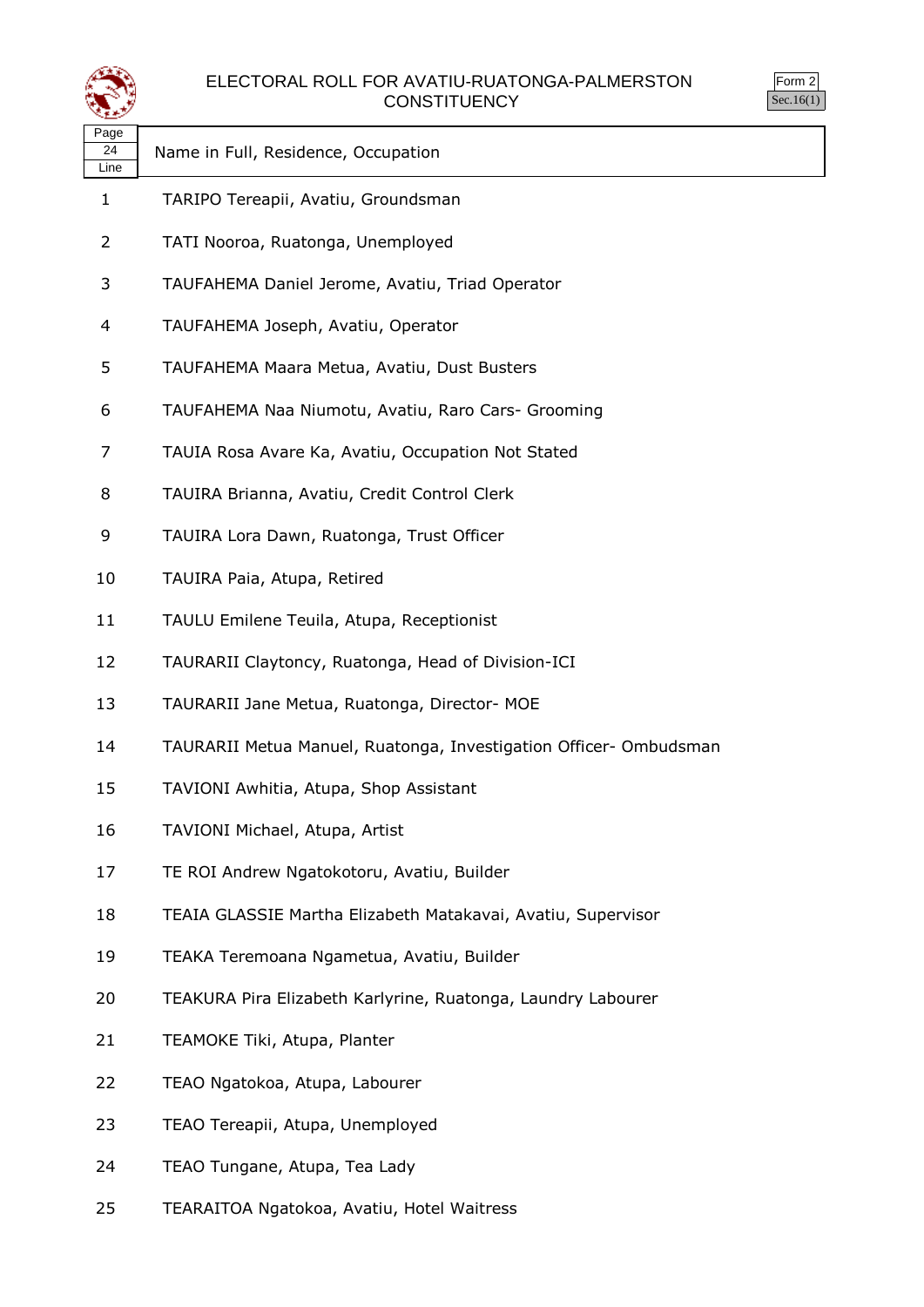



| 经少                 |                                                                   |
|--------------------|-------------------------------------------------------------------|
| Page<br>25<br>Line | Name in Full, Residence, Occupation                               |
| 1                  | TEARAITOA Teapaiariki Upokoina, Avatiu, Bailiff and Court Orderly |
| 2                  | TEAREA Tupuna Miro, Ruatonga, Domestic Duties                     |
| 3                  | TEARII Kamena, Atupa, Builder/ Labourer                           |
| 4                  | TEARIKI Puia Paioro, Ruatonga, Temp Admin/Customer Service        |
| 5                  | TEARIKI Takeu, Ruatonga, Building Labour                          |
| 6                  | TEATA Metua, Avatiu, Domestic Duties                              |
| 7                  | TEAUKURA Teva, Ruatonga, Carpenter                                |
| 8                  | TEBANO Nubono, Avatiu, Skipper                                    |
| 9                  | TEHEIPUARII Delphine Tatiana, Avatiu, Shop Assistant              |
| 10                 | TEINA Charlie, Avatiu, Avarua Bakery                              |
| 11                 | TEINAKI Tetapu, Avatiu, Pensioner                                 |
| 12                 | TEMARAMA Mata, Avatiu, Pensioner                                  |
| 13                 | TEMEA Raira, Avatiu, Shop Keeper                                  |
| 14                 | TEPAKI Teraimateata, Atupa, Business Director                     |
| 15                 | TERE Amina Mary, Avatiu, Waitress                                 |
| 16                 | TEREKIA Natasha Christina, Atupa, Barista                         |
| 17                 | TEREKIA Ngamarama, Avatiu, DJ - Hidies                            |
| 18                 | TEREORA Metua, Avatiu, Pensioner                                  |
| 19                 | TEREPO Ngatokoa Junior, Ruatonga, Plasterer                       |
| 20                 | TERERUI Daniel, Ruatonga, Bank Officer                            |
| 21                 | TERERUI Mary Anne, Ruatonga, Domestic Duties                      |
| 22                 | TERERUI Mereana Alison, Ruatonga, Shop Assistant                  |
| 23                 | TERERUI Teina, Ruatonga, Planter                                  |
| 24                 | TERERUI Tonina, Ruatonga, Self Employed                           |

TEROI Matamua Robert Edwin, Avatiu, Unemployed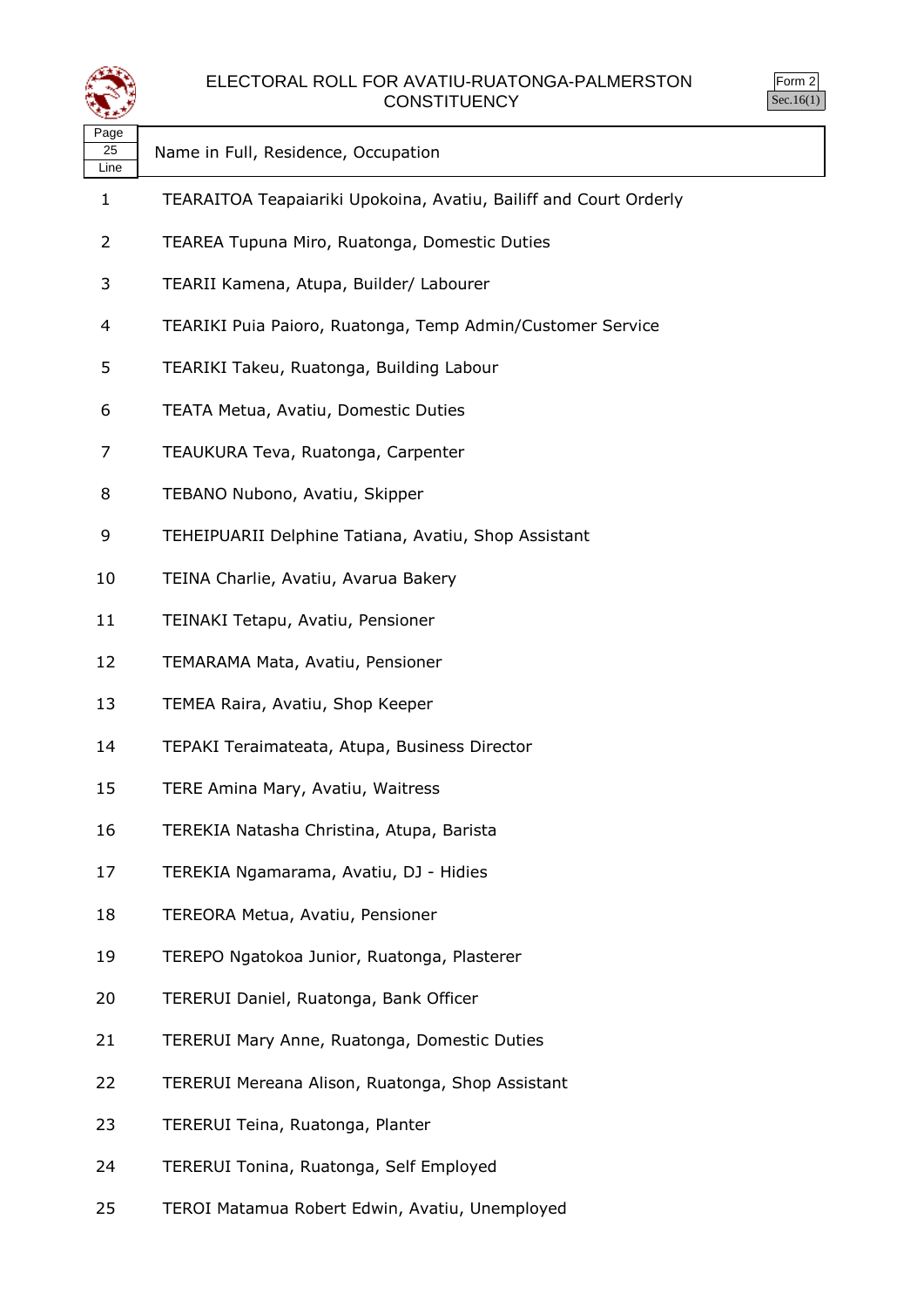



| Page<br>26<br>Line | Name in Full, Residence, Occupation                        |
|--------------------|------------------------------------------------------------|
| 1                  | TEROI Tamati Ngavaine, Avatiu, Handyman                    |
| 2                  | TETAURU Matamaki Elizabeth, Ruatonga, Student              |
| 3                  | TETAURU Tetauru Kaveei, Ruatonga, Triad Employee           |
| 4                  | TETAVA Kaitamaki, Ruatonga, Administration clerk           |
| 5                  | TETAVA Maarametua, Ruatonga, Police Officer                |
| 6                  | TETAVA Takau Esther, Ruatonga, Self employed               |
| 7                  | TETAVA Tiki-Mataenua, Ruatonga, Pilot/Fisherman            |
| 8                  | TETUAHERE Naomi, Ruatonga, Baker                           |
| 9                  | TEUIRA MAORA Mum Matangaro, Avatiu, Unemployed             |
| 10                 | TEURA Anna Sophie, Avatiu, Accounts Clerk                  |
| 11                 | TEURA Tutai, Avatiu, Teacher                               |
| 12                 | TEURU Jamie Ngatokorua, Ruatonga, Sales Assistant          |
| 13                 | TEURU Junior, Ruatonga, Furniture Maker                    |
| 14                 | THOMPSON Charlene, Avatiu, Graphic Designer                |
| 15                 | THOMPSON Ioela, Avatiu, Domestic Duties                    |
| 16                 | THOMPSON John Jnr, Avatiu, Raro Freight Services Attendant |
| 17                 | THOMPSON Maria, Avatiu, Postal Service                     |
| 18                 | THOMPSON William, Avatiu, Operator                         |
| 19                 | TINIRAU Tony Teva, Atupa, Origin Energy                    |
| 20                 | TIRIA Marry-Anne Nicola Ingrid, Avatiu, Tertiary Student   |
| 21                 | TOA Sid Mata, Ruatonga, Manager (Events Management)        |
| 22                 | TOKI Heipua Pauline, Avatiu, Unemployed                    |
| 23                 | TOKORANGI Ngatokorua, Avatiu, Auto Tech                    |
| 24                 | TOM Mary Taira, Te Matavia Line, Domestic Duties           |
|                    |                                                            |

TOMOKINO Taikanapa, Ruatonga, IT Intern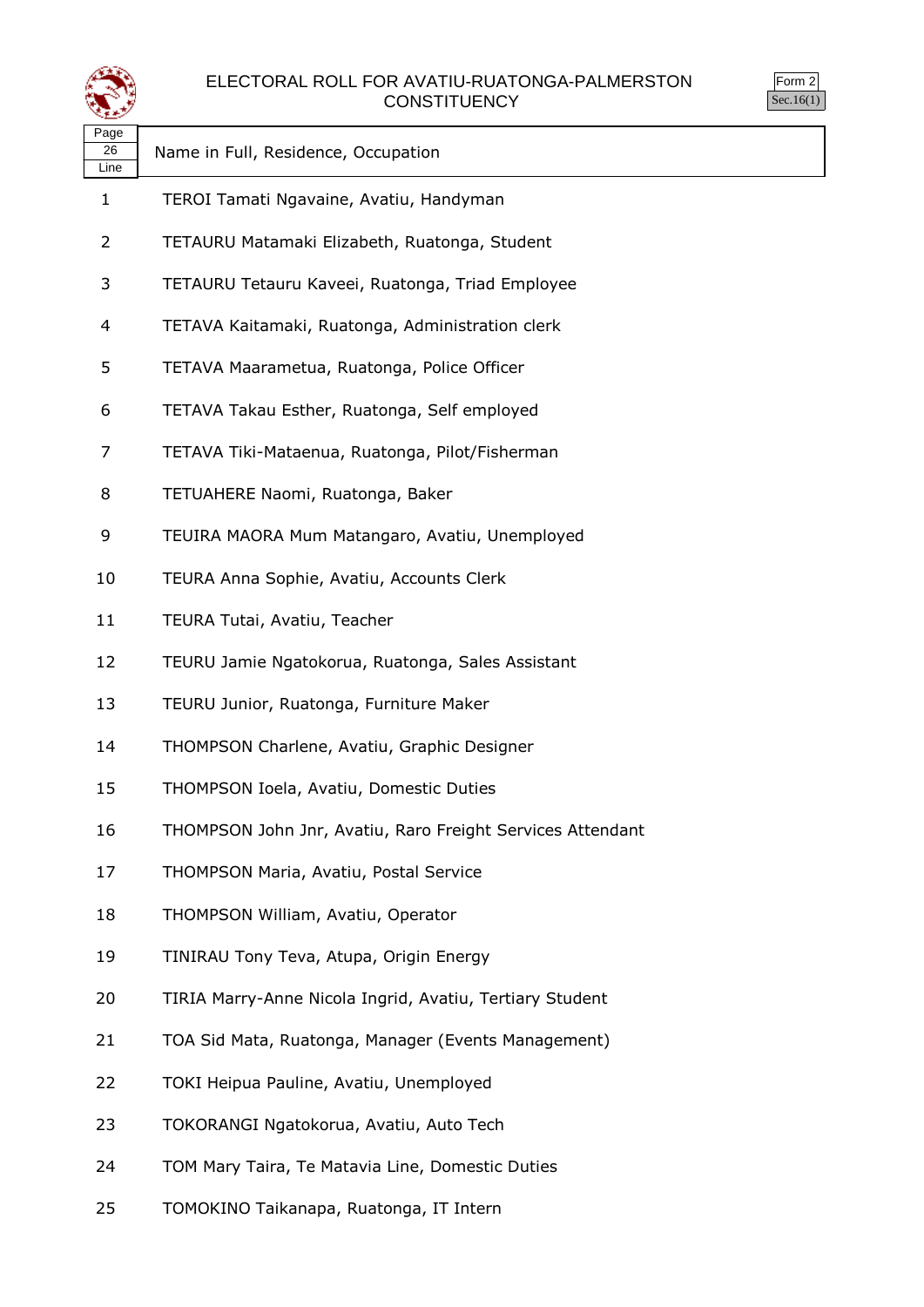



|      | 27 Name in Full, Residence, Occupation |
|------|----------------------------------------|
| Line |                                        |

- TOMOKINO Vainekiki, Ruatonga, Carver
- TOMOKINO Wireless, Ruatonga, Carver
- TONGA Rima, Ruatonga, Unemployed
- TONGIA Apolonia Mandia Cabia, Ruatonga, Director of Projects NGO
- TONGIA Makiuti Taoro, Ruatonga, Company Director
- TONGIA UNUIA Tukuau, Ruatonga, Retired
- TOROMA Tereapii, Avatiu, Police Officer
- TORU Cedric, Atupa, Auditor
- TORU Marjorie, Atupa, Bank Officer
- TORU Marjorie Katrina Ngatupuna, Avatiu, Mother
- TORU Munokoa Tupou Irene, Avatiu, Cashier-Foodland
- TORU Tekeu-O-Te-Rangi Ngapoko, Avatiu, Student
- TORU Tereapii, Avatiu, Student
- TORU Teremataora-O-Ngatere Onray, Avatiu, Student
- TOU Tevaerangi Barbara, Ruatonga, Teacher Aide
- TOUARIKI RIMA Touariki, Ruatonga, Shop Assistant
- TREGO Jonelle Jancey Roimata Te Ata I Rehia, Avatiu, Self employed
- TUA Aere, Avatiu, Senior Accounts
- TUA Katu Paula, Avatiu, Custom Clerk
- TUA Ngamata Purotu, Avatiu, Painter
- TUA Teremoana Maru, Avatiu, Buyer
- TUA Vaine, Avatiu, Supervisor
- TUAATI Edward Raepakia, Avatiu, Technician
- TUAINE Moeroa, Atupa, Bank Officer
- TUAINE Willie Jeremiah, Avatiu, Painter Self employed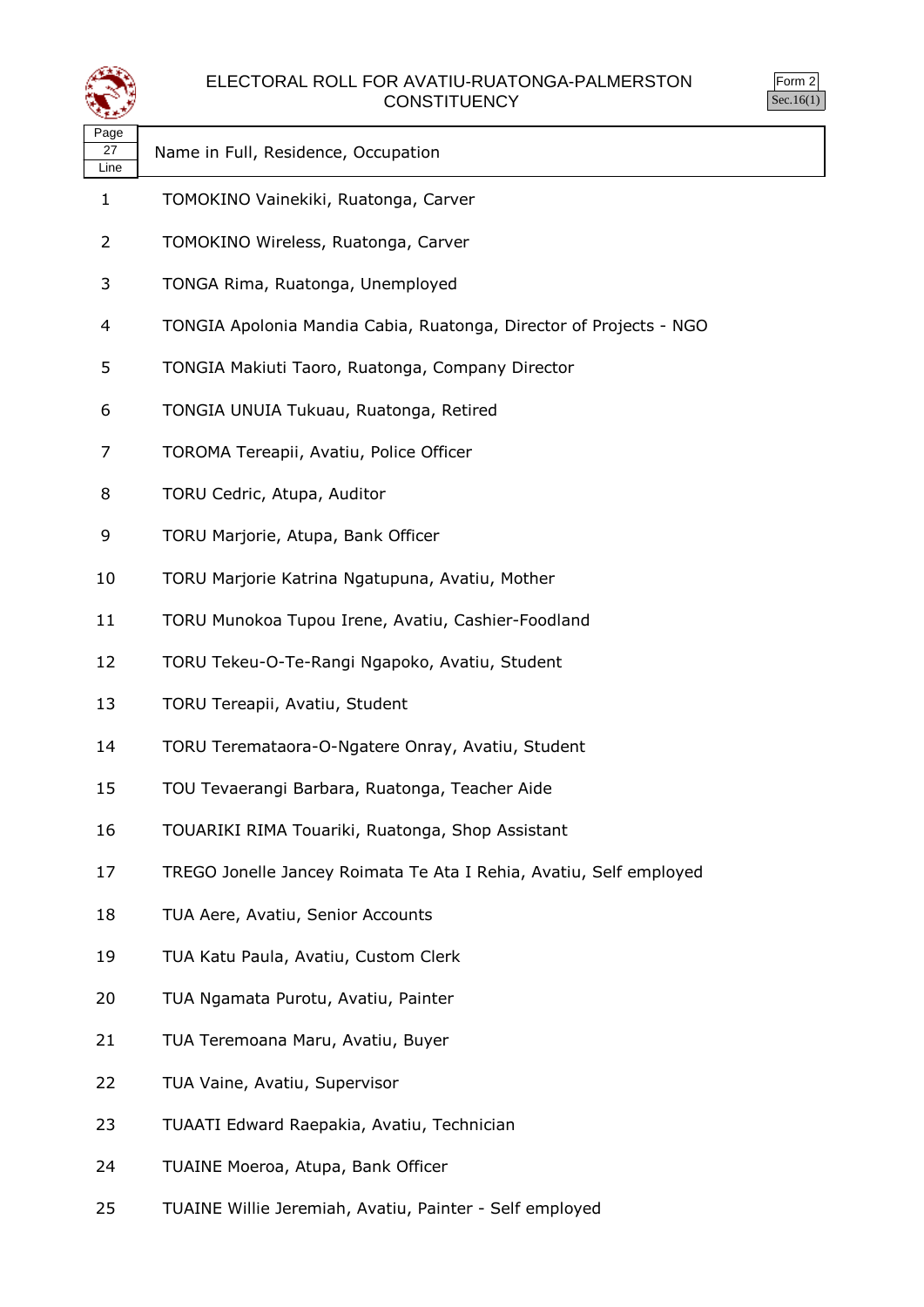



| ⋖ॾॾ୭               |                                                            |
|--------------------|------------------------------------------------------------|
| Page<br>28<br>Line | Name in Full, Residence, Occupation                        |
| $\mathbf{1}$       | TUAKANA Ngametuavaine, Avatiu, Home Duties                 |
| 2                  | TUAKANA Tuainekore Regina, Ruatonga, Domestic Duties       |
| 3                  | TUAKANAKORE Ngarangi Junior, Avatiu, Carpenter             |
| 4                  | TUAKANAKORE Puakura, Avatiu, CITC Pharmacy                 |
| 5                  | TUAKANAKORE Teina Rose, Ruatonga, CITC-Checkout Supervisor |
| 6                  | TUAKEU Mahina, Ruatonga, unemployed                        |
| 7                  | TUAKEU Metuakore, Avatiu, Joinery                          |
| 8                  | TUAKEU Tuakeu William Apiti, Ruatonga, Labourer            |
| 9                  | TUAO May Teokotai Areai, Avatiu, Part time Teller          |
| 10                 | TUAO William, Avatiu, CITC General Hand                    |
| 11                 | TUARA Louise, Avatiu, Self Employed                        |
| 12                 | TUARA Wendy, Avatiu, Self Employed                         |
| 13                 | TUAREKURA Paraia, Atupa, Receptionist-Club Raro            |
| 14                 | TUATAI Keyman, Avatiu, Student                             |
| 15                 | TUATORU Itama, Avatiu, CITC Building Center                |
| 16                 | TUIRAVAKAI Jean Marie, Ruatonga, Housewife                 |
| 17                 | TUMII Tina Milya, Atupa, Student                           |
| 18                 | TUPOU Henry Tekotai Alfong, Atupa, Occupation Not Stated   |
| 19                 | TUPOU Justine Parotoa, Ruatonga, Unemployed                |
| 20                 | TUPOU Tavini, Ruatonga, Unemployed                         |
| 21                 | TUPOU Vaine, Avatiu, Baker                                 |
| 22                 | TURITOA Tehema, Avatiu, Driver                             |
| 23                 | TURITOA Tekura, Avatiu, Teacher                            |
| 24                 | TURITOA Tekura-mei-te-ra, Avatiu, Occupation Not Stated    |
|                    |                                                            |

TURUA Andrea Teremoana, Ruatonga, Sales Assistant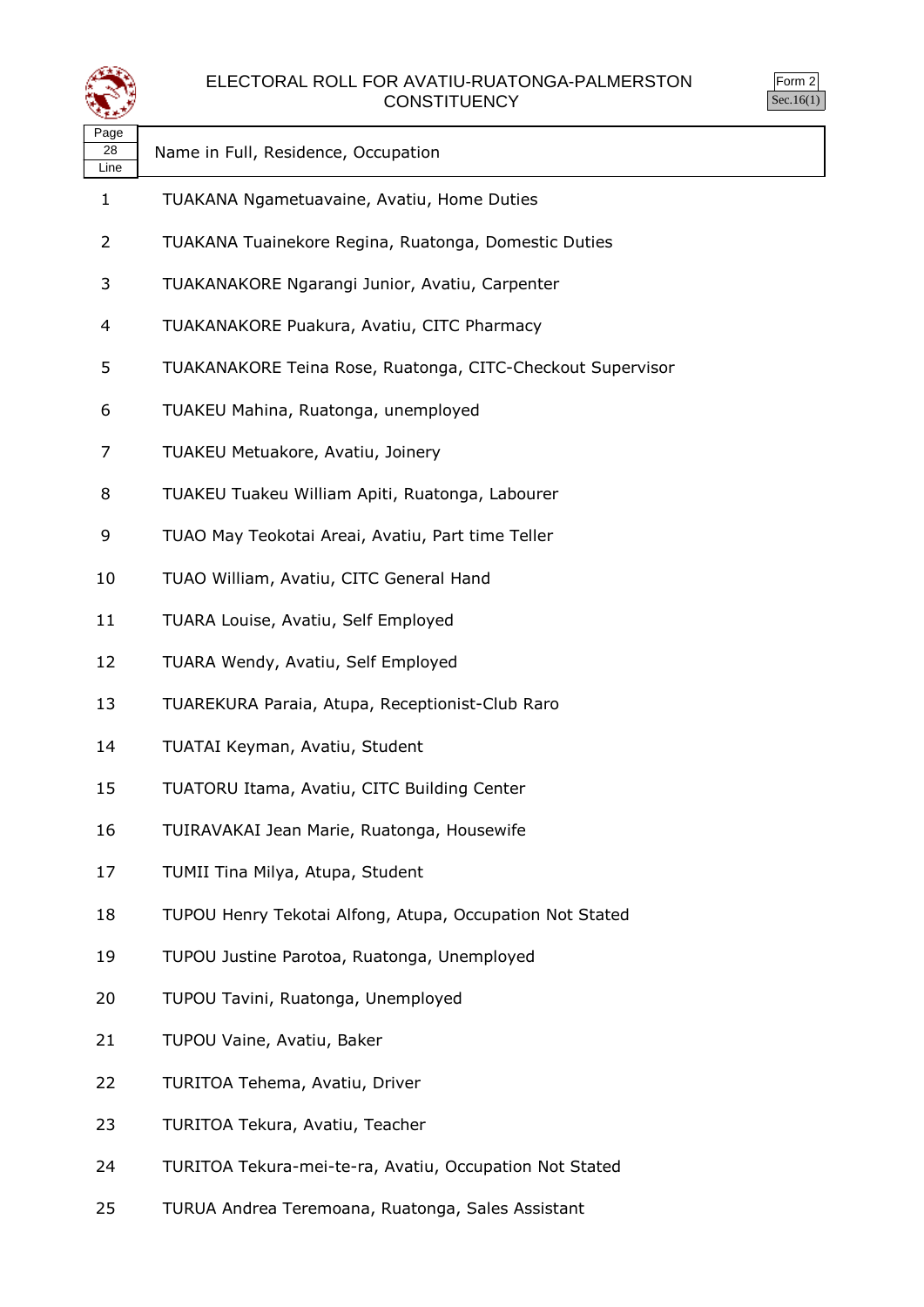



| 29                    | Name in Full, Residence, Occupation |
|-----------------------|-------------------------------------|
| $Line$ $\blacksquare$ |                                     |

- TURUA Helen Moeroa Heimata, Avatiu, Cashier
- TURUA Nga, Avatiu, Sales Assistant
- TURUA Peggy, Ruatonga, Finance Administrator
- TURUA Tutai Helen, Avatiu, Shop Assistant
- TURUARIKI Achsin Kaiou Teremataora ki Tongareva, Avatiu, Technician
- TUTAI Ethan Karl Marutea, Atupa, Accounting Intern
- TUTAI Janice Tenoa, Avatiu, Operation Manager
- TUTAI Jason, Avatiu, Unemployed
- TUTAI Julie, Avatiu, Unemployed
- TUTAI Tangata, Avatiu, Machine Operator
- TUTAI Therese, Avatiu, Deputy Registrar
- TUTAI Tutavake, Avatiu, Planter
- TUTAKA Tereapii Maria, Ruatonga, Customer Services-Te Aponga Uira
- TUTAVAKE Tuvaine Sarah, Avatiu, Stock Controller
- TUTAVAKE Vaineruaine, Avatiu, Retired
- TUTERU Ben, Ruatonga, Occupation Not Stated
- TUURI Ake, Ruatonga, Laundry- Edgewater
- TUURI David, Ruatonga, Unemployed
- TUURI Upokoina Longtime, Ruatonga, Home Helper
- UA Ngametua, Avatiu, Labourer
- UA Ponatu, Avatiu, Builder
- UAKINO Mace Kautai, Avatiu, Labourer
- UAMAKI Tangianau, Ruatonga, Unemployed
- UNUIA Ngavaine Tou, Avatiu, Domestic Duties
- UNUIA Nookura Toumatapo, Ruatonga, Triad employee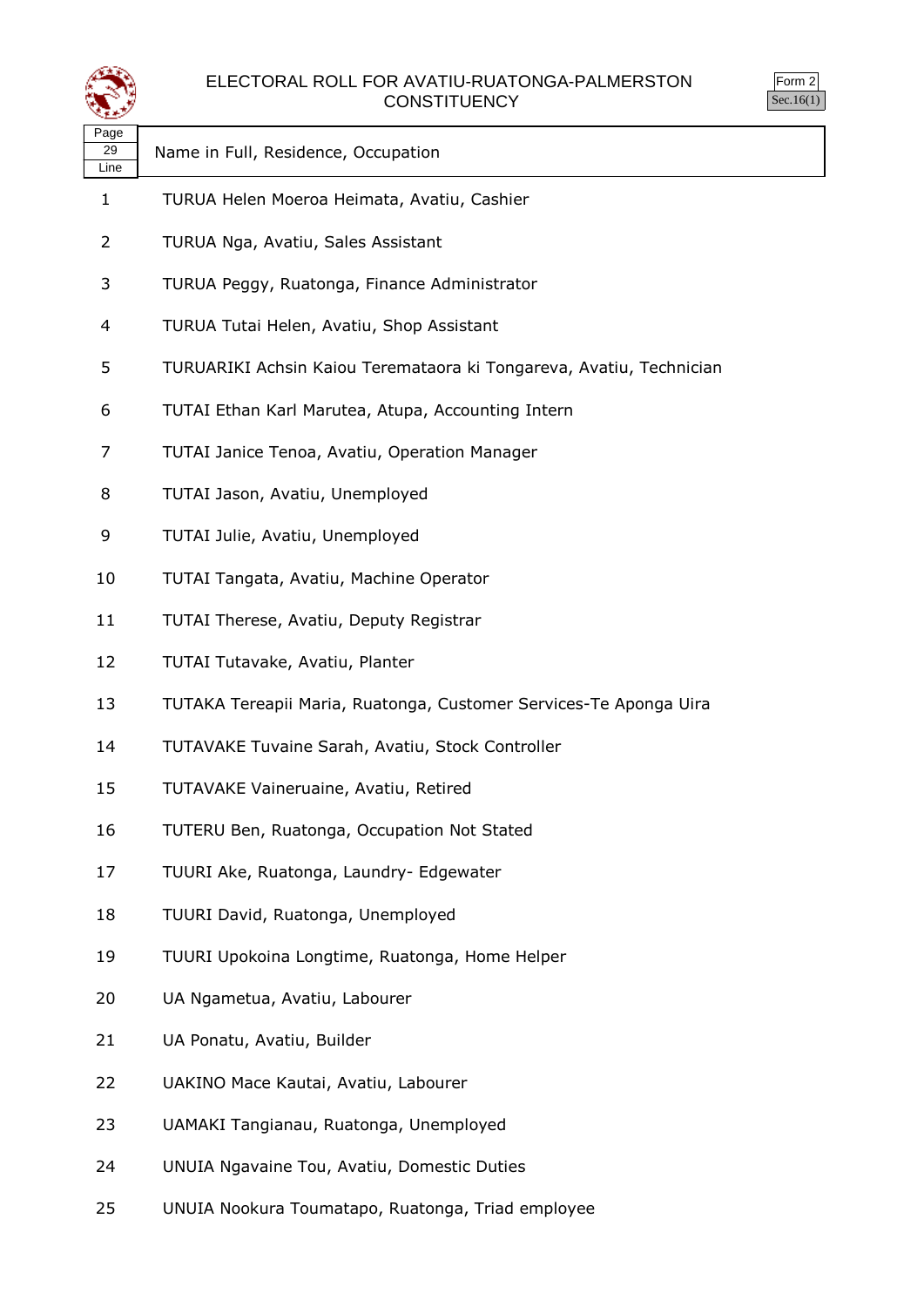



| Page<br>30<br>Line | Name in Full, Residence, Occupation                     |
|--------------------|---------------------------------------------------------|
| 1                  | UNUIA Nooroa Toumatapo, Ruatonga, CITC Building Center  |
| 2                  | UNUIA Tangatakiikii Ngaia, Atupa, Domestic Duties       |
| 3                  | UNUIA Teremoana, Avatiu, Teller Operator MeatCo         |
| 4                  | UNUIA Teremoana, Ruatonga, Self Employed                |
| 5                  | UNUIA Toumatapo Tuaine, Atupa, Company Director         |
| 6                  | UNUIA Tuaine, Avatiu, Dentist                           |
| 7                  | UNUIA Tuaine Junior, Avatiu, Student AUT                |
| 8                  | UNUIA Upokotea Tou Matapo, Avatiu, Public Servant       |
| 9                  | UPOKO Ngatokorua, Ruatonga, Retired                     |
| 10                 | UPOKO Ratangi, Ruatonga, Domestic Duties                |
| 11                 | UPOKOMANU Tataraka, Avatiu, Pensioner                   |
| 12                 | URLICH Philip Nikola, Ruatonga, Manager                 |
| 13                 | URLICH Tereapii, Ruatonga, Accountant                   |
| 14                 | UTANGA Frederick Ngatupuna Tiona, Ruatonga, Electrician |
| 15                 | UTANGA Louis Teokotai Ngariki, Ruatonga, Student- AUT   |
| 16                 | UTANGA Louise Akerongo, Ruatonga, Domestic Duties       |
| 17                 | UTANGA Terry Teokotai, Ruatonga, Teacher                |
| 18                 | UTANGA Toka, Ruatonga, Housewife                        |
| 19                 | VAEAU Natuikakara Rhianudd, Avatiu, Bank Officer        |
| 20                 | VAEVAE PARE Junior, Avatiu, Builder                     |
| 21                 | VAIIMENE Camp, Ruatonga, Builder                        |
| 22                 | VAIIMENE Tangata, Avatiu, Retired                       |
| 23                 | VAIIMENE Upoko Temoana, Avatiu, Retired                 |
| 24                 | VAINE Charlie Kaz, Ruatonga, Joiner                     |

VAINE Vavaka, Avatiu, Unemployed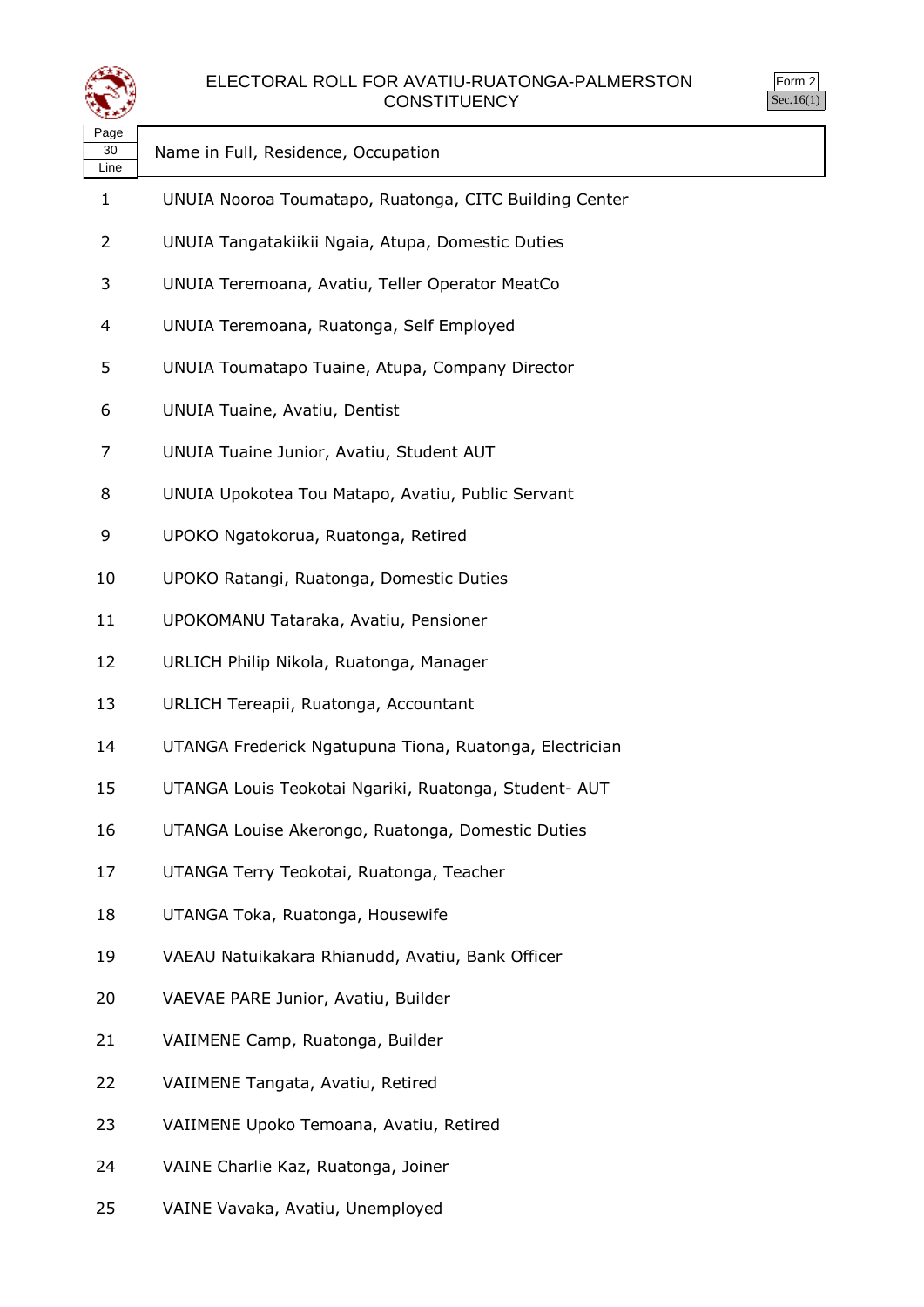



| Page |                                                   |
|------|---------------------------------------------------|
|      | <sup>31</sup> Name in Full, Residence, Occupation |
| Line |                                                   |

- VAINEKEU Romeo, Atupa, Lines/Field Officer
- VAINEPOTO Tapuni Nooroa, Atupa, Teller
- VAINERERE Sonia Justine, Ruatonga, Student Nurse
- VAINERERE Tangata Patia, Avatiu, Office Manager
- VAINERERE Touariki Eton Field Vainerere, Avatiu, Field Officer
- VAINERERE-PATIA Memory, Avatiu, Office Manager-Metis Global (Cis) Limited
- VAINIU Tuvaine, Avatiu, Pensioner
- VAKATINI Purotu, Avatiu, Retail CITC Supermarket
- VANO Jeremiah, Atupa, CITC Warehouse Assistant
- VANO Paul, Avatiu, Self-employed
- VINCENT Mark Vincent, Avatiu, Student
- VINCENT Teremoana-Nui-O-Kiva Iriea Raymond, Avatiu, Labourer
- WILLIAM Ngatokorua, Ruatonga, Not Stated
- WILLIAM Nooapii, Ruatonga, Pensioner
- WILLIAM Tuakau, Avatiu, Unemployed
- WILLIAMS Bill Joseph, Avatiu, Skipper
- WILLIAMS Lyall, Avatiu, Shop Assistant
- WILLIAMS Manuae, Avatiu, Pensioner
- WILLIE KATUKE Koringo, Avatiu, Pensioner
- WINCHESTER Agnes, Avatiu, Pensioner
- WINCHESTER Centennaire Rangi Bernado, Avatiu, AirNZ Passenger Services
- WINCHESTER Matangaro, Avatiu, Housewife
- WINCHESTER Tehira Laura, Avatiu, Office Assistant
- YATES Monique, Atupa, Café Manager